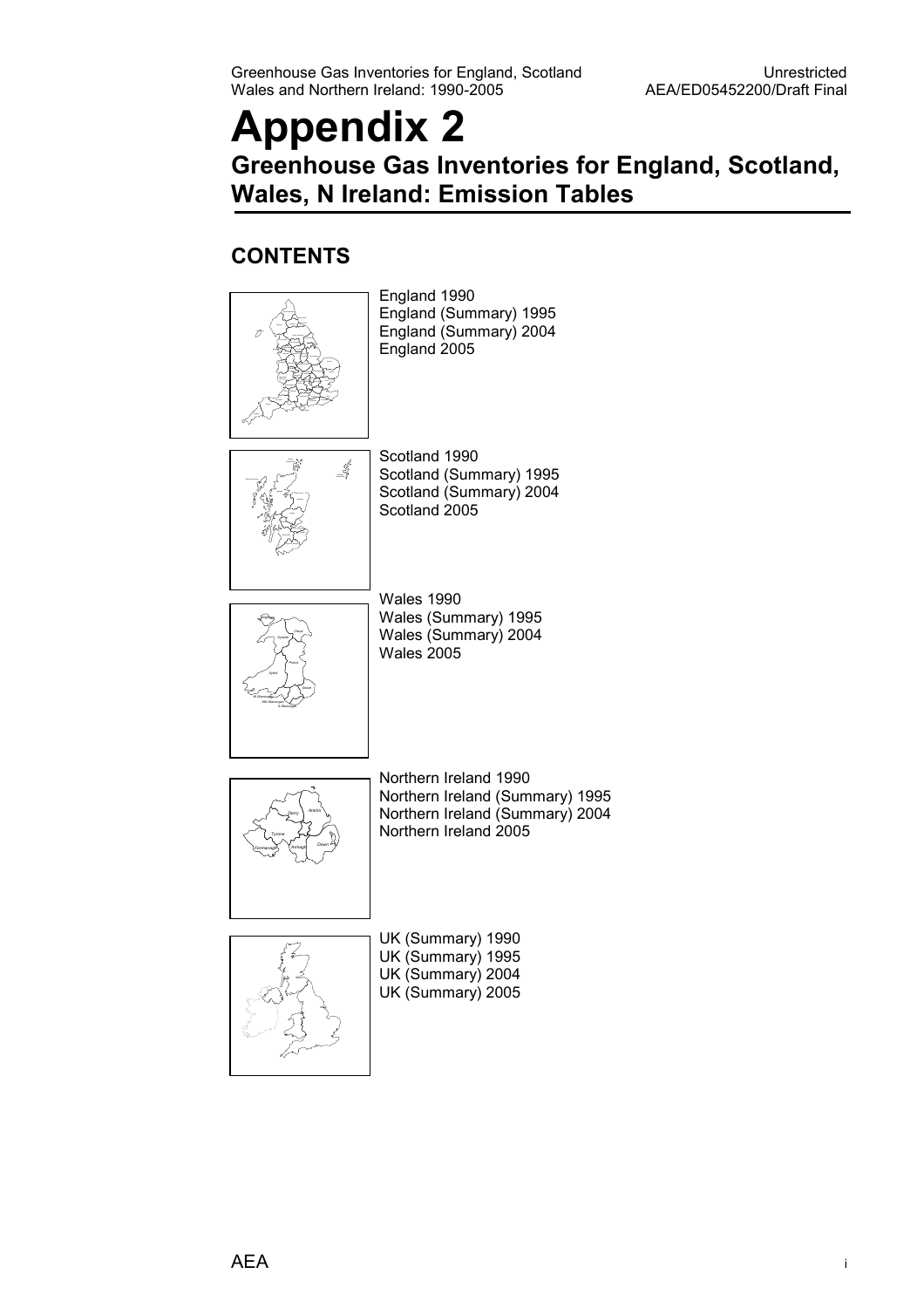1) Within this appendix, completed IPCC sector tables are included for each country for the base year (1990) and latest year (2005). Note that the IPCC Table 3 "Sectoral report for solvent and other product use" is not included here as the gases considered from solvent and other product use are not direct greenhouse gases (although they are indirect greenhouse gases).

2) To summarise sectoral emissions for 1995 and 2004, the appropriate IPCC summary table (Table 7A) is included in this Appendix. For each year and country, "Page 3/3" is not included as this page would list "Memo items" – which are emissions from "International bunkers" – or international aviation and marine. These emissions are not relevant to the country inventories.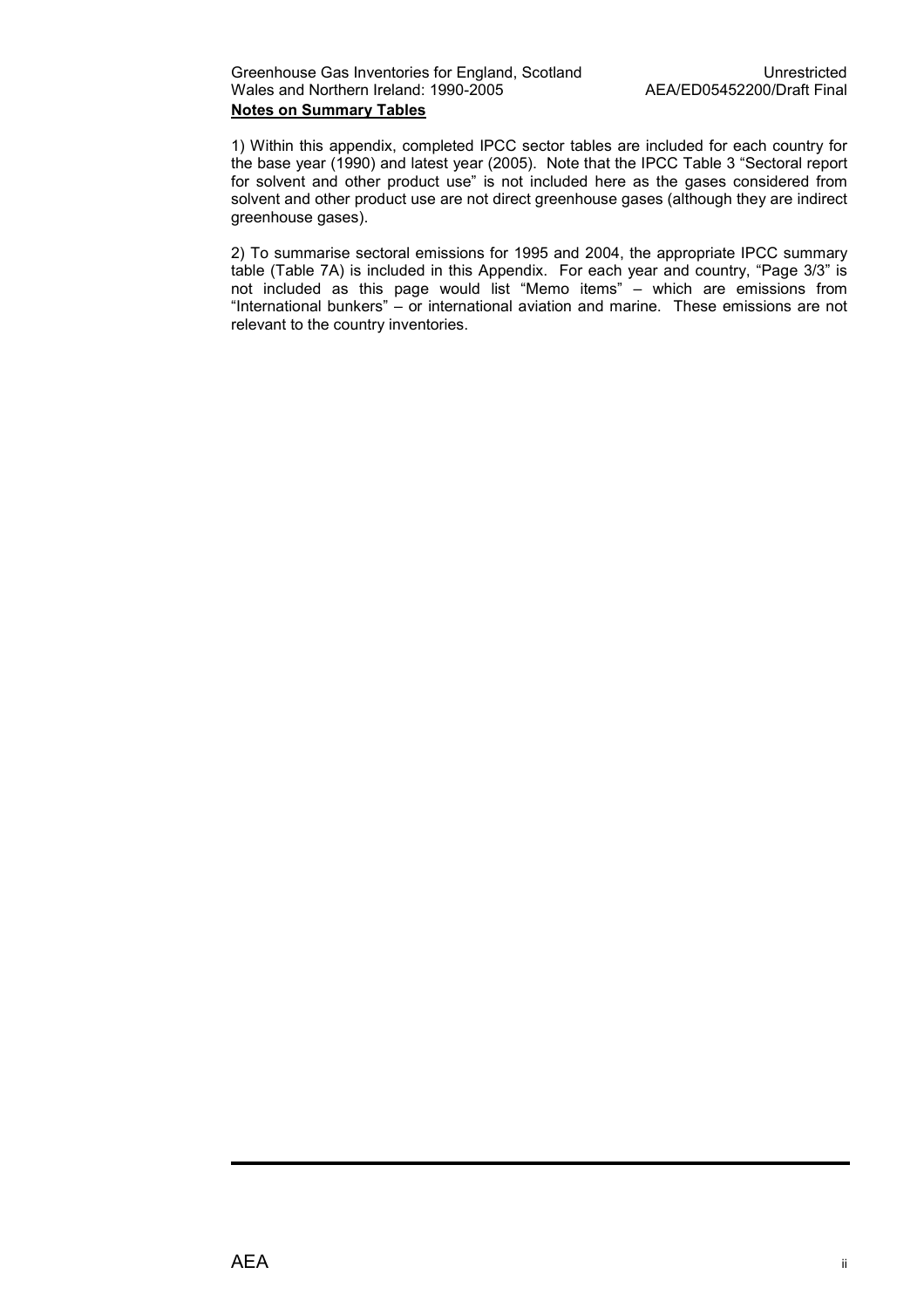### Table 1 Sectoral Report for Energy (England, 1990)

| <b>GREENHOUSE GAS SOURCE AND SINK CATEGORIES</b>          | CO <sub>2</sub> | CH <sub>4</sub> | $N_2$ O |  |  |
|-----------------------------------------------------------|-----------------|-----------------|---------|--|--|
|                                                           | (Gg)            |                 |         |  |  |
| <b>Total Energy</b>                                       | 451,630         | 1,201           | 14.70   |  |  |
| A. Fuel Combustion Activities (Sectoral Approach)         | 450,707         | 86.55           | 14.69   |  |  |
| 1. Energy Industries                                      | 186,752         | 3.68            | 4.92    |  |  |
| a. Public Electricity and Heat Production                 | 172,443         | 2.09            | 4.64    |  |  |
| b. Petroleum Refining                                     | 11,779          | 0.28            | 0.21    |  |  |
| c. Manufacture of Solid Fuels and Other Energy Industries | 2,530           | 1.31            | 0.06    |  |  |
| 2. Manufacturing Industries and Construction              | 75,074          | 9.97            | 4.19    |  |  |
| a. Iron and Steel                                         | 13,185          | 5.63            | 0.24    |  |  |
| b. Non-Ferrous Metals                                     | ΙE              | IE              | IE      |  |  |
| c. Chemicals                                              | IE              | IE              | IE      |  |  |
| d. Pulp, Paper and Print                                  | IE              | IE              | IE      |  |  |
| e. Food Processing, Beverages and Tobacco                 | IE              | IE              | IE      |  |  |
| f. Other (please specify)                                 | 61,889          | 4.34            | 3.95    |  |  |
| 3. Transport                                              | 96,323          | 25.03           | 3.35    |  |  |
| a. Civil Aviation                                         | 737             | 0.07            | 0.02    |  |  |
| b. Road Transportation                                    | 91,643          | 24.86           | 2.74    |  |  |
| c. Railways                                               | 1,138           | 0.05            | 0.43    |  |  |
| d. Navigation                                             | 2,585           | 0.04            | 0.06    |  |  |
| e. Other Transportation (please specify)                  | 219             | 0.01            | 0.09    |  |  |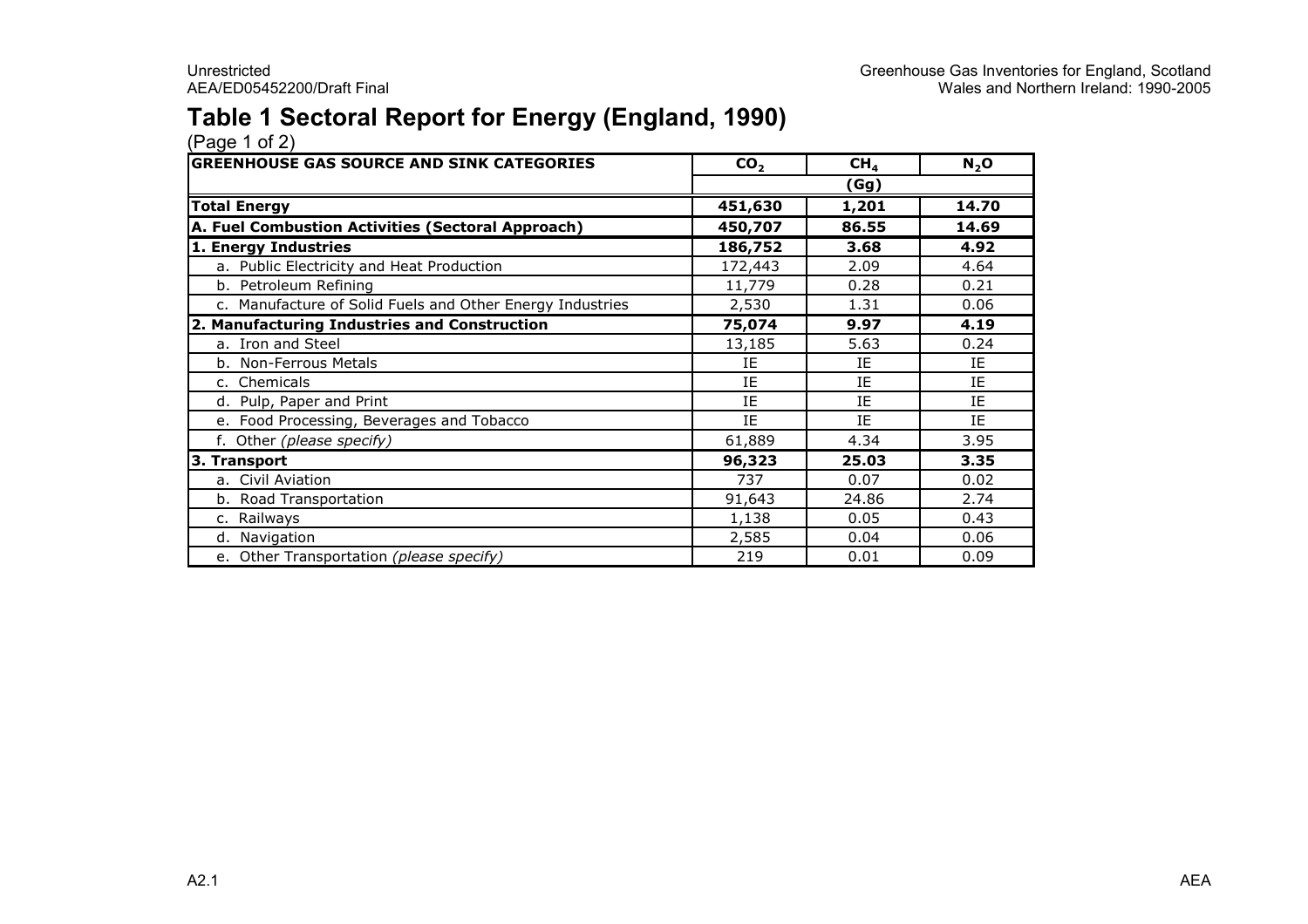### Table 1 Sectoral Report for Energy (England, 1990)

| <b>GREENHOUSE GAS SOURCE AND SINK CATEGORIES</b> | CO <sub>2</sub> | CH <sub>4</sub> | $N_2$ O   |
|--------------------------------------------------|-----------------|-----------------|-----------|
|                                                  |                 | (Gg)            |           |
| 4. Other Sectors                                 | 88,072          | 47.74           | 2.11      |
| a. Commercial/Institutional                      | 21,337          | 2.67            | 0.24      |
| b. Residential                                   | 63,141          | 44.02           | 0.58      |
| c. Agriculture/Forestry/Fisheries                | 3,593           | 1.05            | 1.29      |
| 5. Other (Military Aircraft and Naval Vessels)   | 4,486           | 0.13            | 0.13      |
| <b>B. Fugitive Emissions from Fuels</b>          | 923             | 1,114.78        | 0.01      |
| 1. Solid Fuels                                   | 683             | 768.73          | 0.00      |
| a. Coal Mining                                   | 0               | 768.19          | 0.00      |
| b. Solid Fuel Transformation                     | 683             | 0.54            | 0.00      |
| c. Other (please specify)                        | NO.             | NO.             | NO.       |
| 2. Oil and Natural Gas                           | 241             | 346.04          | 0.01      |
| a. Oil                                           | 58              | 6               | 0.00      |
| b. Natural Gas                                   | 0               | 336             | NO.       |
| c. Venting and Flaring                           | 183             | 4.89            | 0.01      |
| Flaring                                          | 183             | 1               | 0.01      |
| Venting                                          | 0               | 4               | NO.       |
| Memo Items: (2)                                  |                 |                 |           |
| <b>International Bunkers</b>                     | <b>NA</b>       | <b>NA</b>       | <b>NA</b> |
| Aviation                                         | <b>NA</b>       | <b>NA</b>       | <b>NA</b> |
| Marine                                           | <b>NA</b>       | <b>NA</b>       | <b>NA</b> |
| CO <sub>2</sub> Emissions from Biomass           | <b>NE</b>       |                 |           |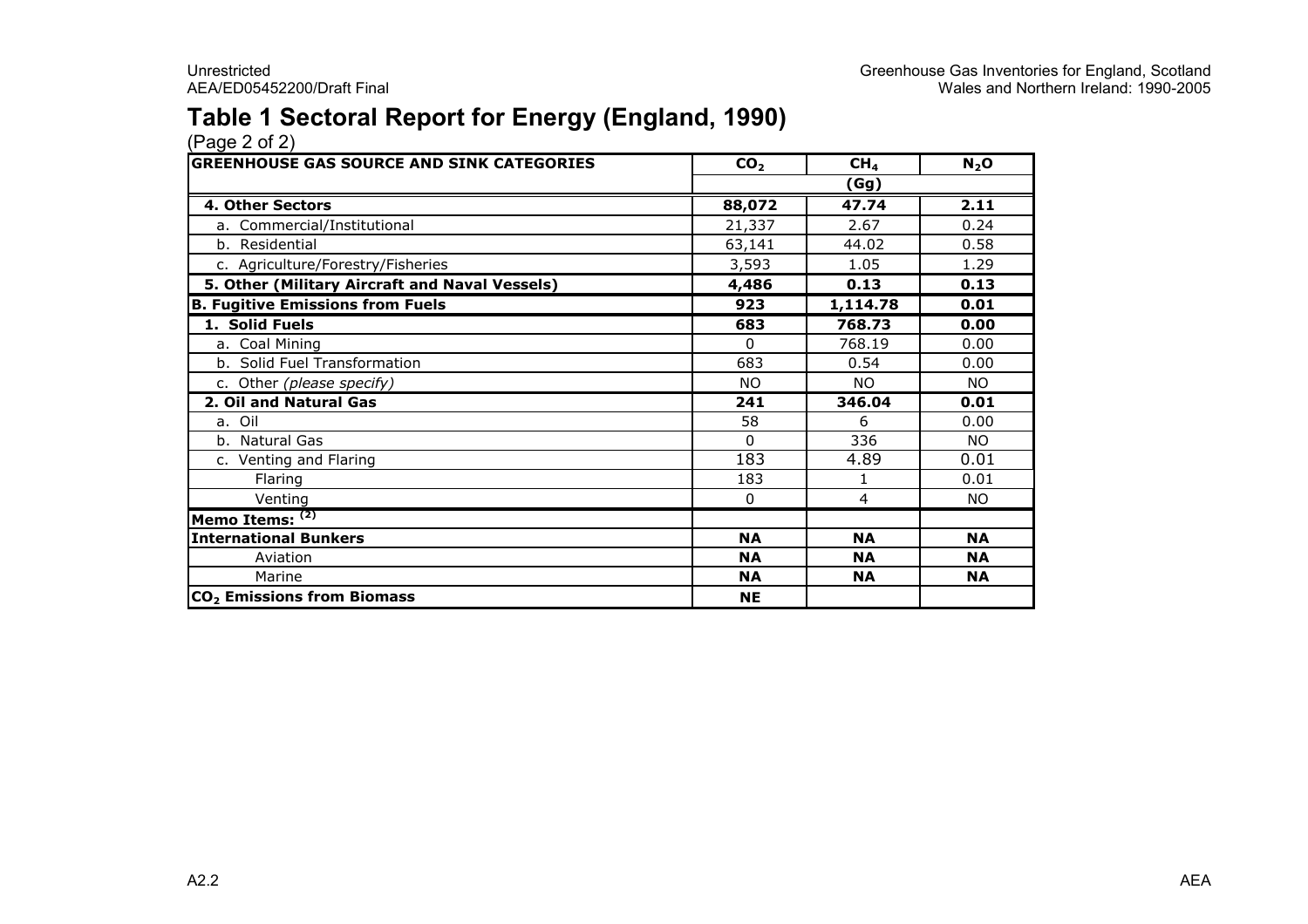### Table 2(I) Sectoral Report for Industrial Processes (England, 1990)

(Page 1 of 2) GREENHOUSE GAS SOURCE AND SINK CATEGORIES $CO<sub>2</sub>$ 2 CH<sub>4</sub> N<sub>2</sub>O HFCs PFCs SF<sub>6</sub> **CATEGORIES**  Gg Total Industrial Processes 11,628 7.23 77.13 11,375.12 972.87 938.62 A. Mineral Products 7,560 1.12 0.00 0.00 0.00 0.00 1. Cement Productionn 5,288 NO NO<br> 1,102 NO NO 2. Lime Production 1,192 NO NO 3. Limestone and Dolomite Use <sup>761</sup> NO NO 4. Soda Ash Production and Use <sup>140</sup> NO NO 5. Asphalt Roofing NEE NO NO<br>E NO NO 6. Road Paving with Asphalt NE NO NO 7. Other (fletton bricks) <sup>180</sup> 1.12 NO B. Chemical Industry 2,868 5.68 77.10 0.00 0.00 0.00 1. Ammonia Productionn 1,322 NE NO<br>22 Ne NO NO NO 10.2 2. Nitric Acid Production **NO 10.21**<br>
2. Nitric Acid Production<br>
3. Adipic Acid Production 3. Adipic Acid Production NO NO 66.89 4. Carbide Productionn NO NO NO 5. Other (please specify) 1,546 5.68 NO **Metal Production**  1,200 0.43 0.02 0.00 932.77 396.21 1. Iron and Steel Production1,015 0.43 0.02 0.00 0.00 0.00<br>TE NIE NIO 0.00 0.00 0.00 0.00 2. Ferroalloys Productionn IE E NE NO  $\begin{array}{|c|c|c|c|c|c|}\n\hline\n0 & 0.00 & 0.00 & 0.00 \\
\hline\n0 & 0.00 & 0.22,77 & 0.00 \\
\hline\n\end{array}$ 3. Aluminium Production186 NO NO 0.00 932.77 0.00<br>سی مورد 186 No No 10 0.00 932.77 10.000 932.77 0.000 932.77 0.000 0.000 0.000 10 206.71 0.000 0.000 0.000 0.00 4.  $SF<sub>6</sub>$  Used in Aluminium and Magnesium Foundries s NO NO NO NO 0.00 0.00 396.21 5. Other (please specify)) NO NO NO NO 1 0.00 0.00 0.00 (Gg)Gg CO2 Equivalent<br>
7.23 | 77.13 | 11.375.12 | 972.8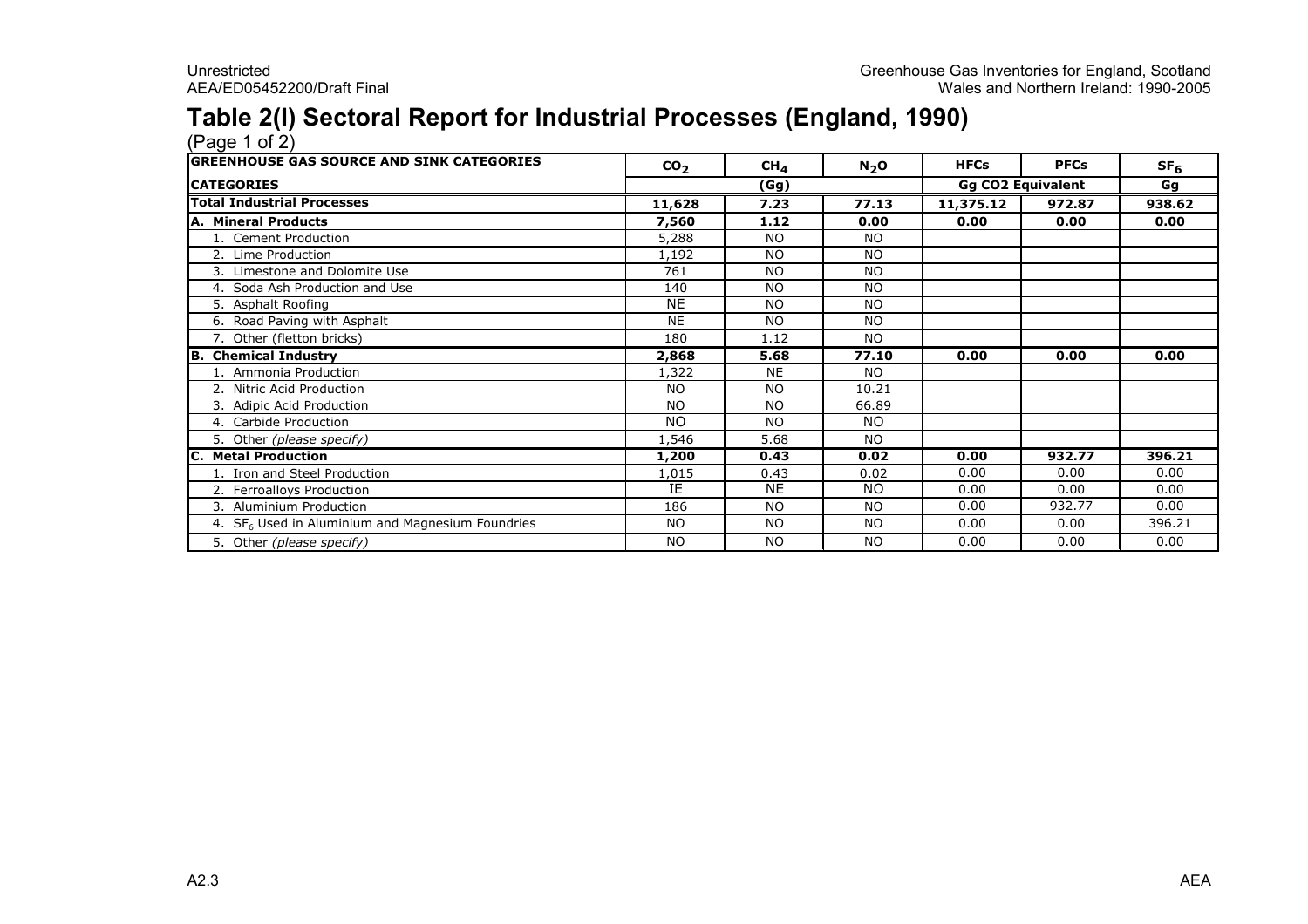### Table 2(I) Sectoral Report for Industrial Processes (England, 1990)

| <b>GREENHOUSE GAS SOURCE AND SINK CATEGORIES</b> | CO <sub>2</sub> | CH <sub>4</sub> | $N_2$ O   | <b>HFCs</b> | <b>PFCs</b>              | SF <sub>6</sub> |
|--------------------------------------------------|-----------------|-----------------|-----------|-------------|--------------------------|-----------------|
| <b>ICATEGORIES</b>                               |                 | (Gg)            |           |             | <b>Gg CO2 Equivalent</b> | Gg              |
| <b>D. Other Production</b>                       | 0.00            | 0.00            | 0.00      | 0.00        | 0.00                     | 0.00            |
| 1. Pulp and Paper                                | <b>NO</b>       | <b>NO</b>       | <b>NO</b> | 0.00        | 0.00                     | 0.00            |
| 2. Food and Drink <sup>(2)</sup>                 | IE              | NO              | NO.       | 0.00        | 0.00                     | 0.00            |
| <b>E.</b> Production of Halocarbons and $SF_6$   | 0.00            | 0.00            | 0.00      | 11,374      | 10.90                    | 0.00            |
| 1. By-product Emissions                          | NO.             | NO.             | NO.       | 11,374      | 0.00                     | 0.00            |
| 2. Fugitive Emissions                            | <b>NO</b>       | NO.             | NO.       | 0.00        | 10.90                    | 0.00            |
| 3. Other (please specify)                        | NO.             | NO              | <b>NO</b> | 0.00        | 0.00                     | 0.00            |
| Consumption of Halocarbons and SF6               | 0.00            | 0.00            | 0.00      | 1.39        | 29.20                    | 542.41          |
| 1. Refrigeration and Air Conditioning Equipment  | NO.             | NO              | NO.       | 0.01        | 0.08                     | 0.00            |
| 2. Foam Blowing                                  | <b>NO</b>       | NO.             | <b>NO</b> | 0.00        | 0.00                     | 0.00            |
| 3. Fire Extinguishers                            | <b>NO</b>       | <b>NO</b>       | <b>NO</b> | 0.00        | 0.00                     | 0.00            |
| 4. Aerosols/ Metered Dose Inhalers               | <b>NO</b>       | <b>NO</b>       | <b>NO</b> | 1.39        | 0.00                     | 0.00            |
| 5. Solvents                                      | <b>NO</b>       | <b>NO</b>       | <b>NO</b> | 0.00        | 0.00                     | 0.00            |
| Semiconductor Manufacture<br>6.                  | <b>NO</b>       | NO.             | <b>NO</b> | 0.00        | 0.00                     | 0.00            |
| 7. Electrical Equipment                          | <b>NO</b>       | <b>NO</b>       | <b>NO</b> | 0.00        | 0.00                     | 0.00            |
| 8. Other (please specify)                        | <b>NO</b>       | NO.             | <b>NO</b> | 0.00        | 29.12                    | 542.41          |
| G. Other (please specify)                        | 0.00            | 0.00            | 0.00      | 0.00        | 0.00                     | 0.00            |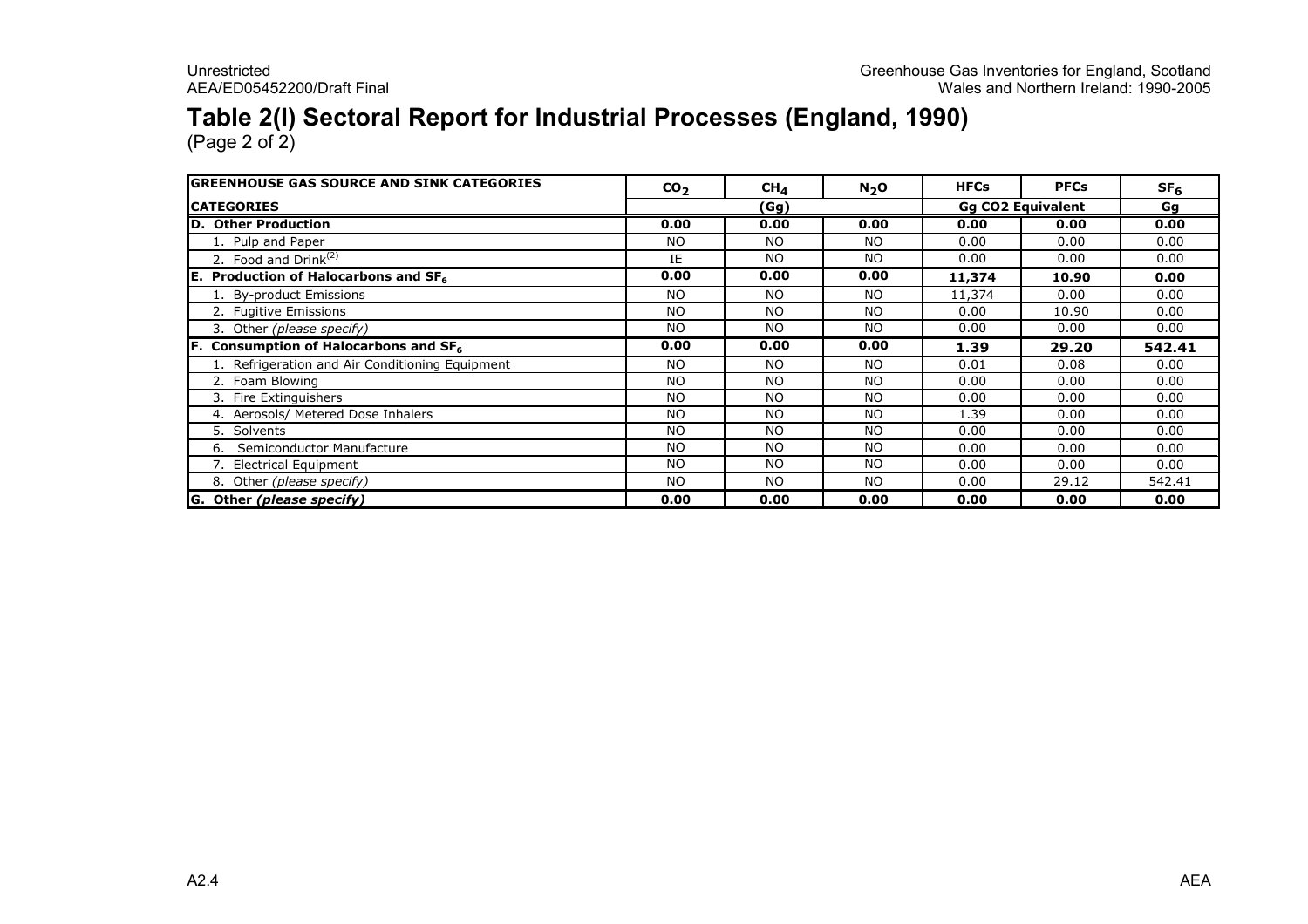### Table 4 Sectoral Report for Agriculture (England, 1990)

| <b>GREENHOUSE GAS SOURCE AND SINK CATEGORIES</b> |                                | CH <sub>4</sub> | $N_2$ O   |
|--------------------------------------------------|--------------------------------|-----------------|-----------|
|                                                  | <b>CATEGORIES</b>              |                 | (Gg)      |
|                                                  | <b>Total Agriculture</b>       | 607.75          | 68.38     |
|                                                  | <b>A. Enteric Fermentation</b> | 501.64          | 0.00      |
| 1.                                               | Cattle                         | 388.37          | <b>NO</b> |
| 2.                                               | <b>Buffalo</b>                 | <b>NO</b>       | <b>NO</b> |
| 3.                                               | Sheep                          | 94.78           | <b>NO</b> |
| 4.                                               | Goats                          | 0.36            | <b>NO</b> |
| 5.                                               | Camels and Llamas              | <b>NO</b>       | <b>NO</b> |
| 6.                                               | Horses                         | 2.76            | <b>NO</b> |
| 7.                                               | Mules and Asses                | <b>NO</b>       | <b>NO</b> |
| 8.                                               | Swine                          | 9.46            | <b>NO</b> |
| 9.                                               | Poultry                        | $\Omega$        | <b>NO</b> |
|                                                  | 10. Other (Deer)               | 5.89            | <b>NO</b> |
|                                                  | <b>B. Manure Management</b>    | 94.47           | 3.27      |
| 1.                                               | Cattle                         | 64.99           | 0.00      |
| 2.                                               | <b>Buffalo</b>                 | <b>NO</b>       | <b>NO</b> |
| 3.                                               | Sheep                          | 2.25            | 0.00      |
| 4.                                               | Goats                          | 0.01            | 0.00      |
| 5.                                               | Camels and Llamas              | <b>NO</b>       | <b>NO</b> |
| 6.                                               | Horses                         | 0.22            | 0.00      |
| 7.                                               | Mules and Asses                | <b>NO</b>       | <b>NO</b> |
| 8.                                               | Swine                          | 18.92           | 0.00      |
| 9.                                               | Poultry                        | 8.07            | 0.00      |
|                                                  | 9a. Deer                       | 0.01            | 0.00      |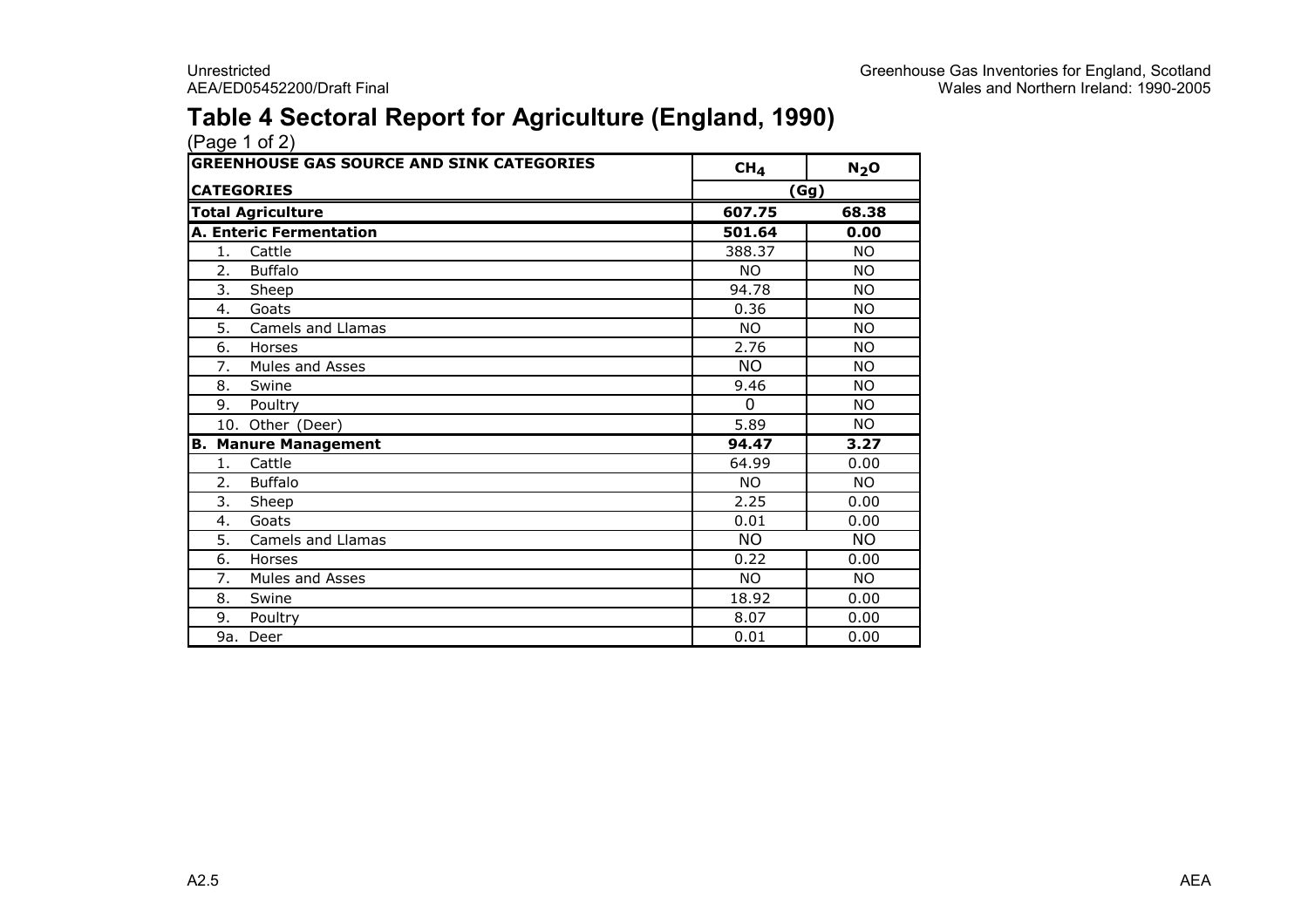### Table 4 Sectoral Report for Agriculture (England, 1990)

| <b>GREENHOUSE GAS SOURCE AND SINK CATEGORIES</b> | CH <sub>4</sub> | N <sub>2</sub> O |  |  |
|--------------------------------------------------|-----------------|------------------|--|--|
| <b>CATEGORIES</b>                                | (Gg)            |                  |  |  |
| <b>B. Manure Management (continued)</b>          |                 |                  |  |  |
| 10. Anaerobic Lagoons                            | NO.             | NO.              |  |  |
| 11. Liquid Systems                               | NO.             | 0.13             |  |  |
| 12. Solid Storage and Dry Lot                    | NO.             | 2.61             |  |  |
| 13. Other (Poultry Litter, Stables etc)          | NO.             | 0.53             |  |  |
|                                                  |                 |                  |  |  |
| <b>C. Rice Cultivation</b>                       | <b>NO</b>       | <b>NO</b>        |  |  |
| D. Agricultural Soils <sup>(1)</sup>             | <b>NE</b>       | 64.88            |  |  |
| <b>E. Prescribed Burning of Savannas</b>         | <b>NO</b>       | <b>NO</b>        |  |  |
| F. Field Burning of Agricultural Residues        | 11.65           | 0.23             |  |  |
| 1. Cereals                                       | 11.58           | 0.23             |  |  |
| 2. Pulse                                         | <b>NO</b>       | NO.              |  |  |
| 3. Tuber and Root                                | <b>NO</b>       | NO.              |  |  |
| 4. Sugar Cane                                    | <b>NO</b>       | NO.              |  |  |
| 5. Other (Linseed)                               | 0.07            | 0.00             |  |  |
| G. Other                                         | 0.00            | 0.00             |  |  |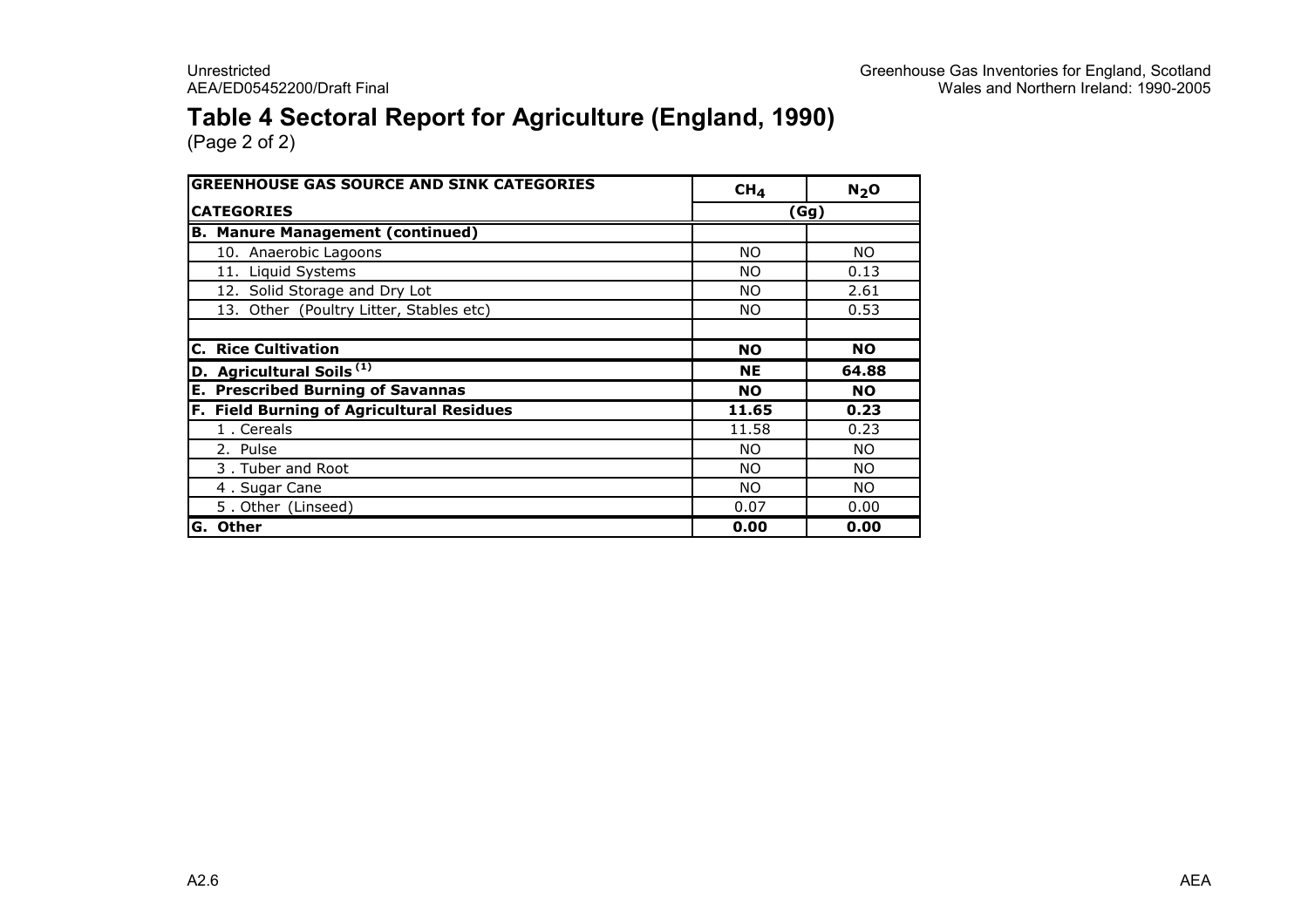### Table 5 Sectoral Report for Land Use Change and Forestry (England, 1990)

| <b>GREENHOUSE GAS SOURCE AND SINK CATEGORIES</b> | CO <sub>2</sub> | CH <sub>4</sub> | $N2$ O |
|--------------------------------------------------|-----------------|-----------------|--------|
| <b>CATEGORIES</b>                                |                 | (Gg)            |        |
| <b>Land-Use Change and Forestry</b><br>l5.       | 5,712           | 0.43            | 0.00   |
| A. Forest Land                                   | $-2,733$        |                 |        |
| <b>B.</b> Cropland                               | 7,508           |                 |        |
| C. Grassland                                     | $-2,597$        | 0.11            | 0.00   |
| D. Wetlands                                      |                 |                 |        |
| E. Settlements                                   | 3,895           | 0.32            | 0.00   |
| F. Other land                                    |                 |                 |        |
| G. Other activities                              | $-361$          |                 |        |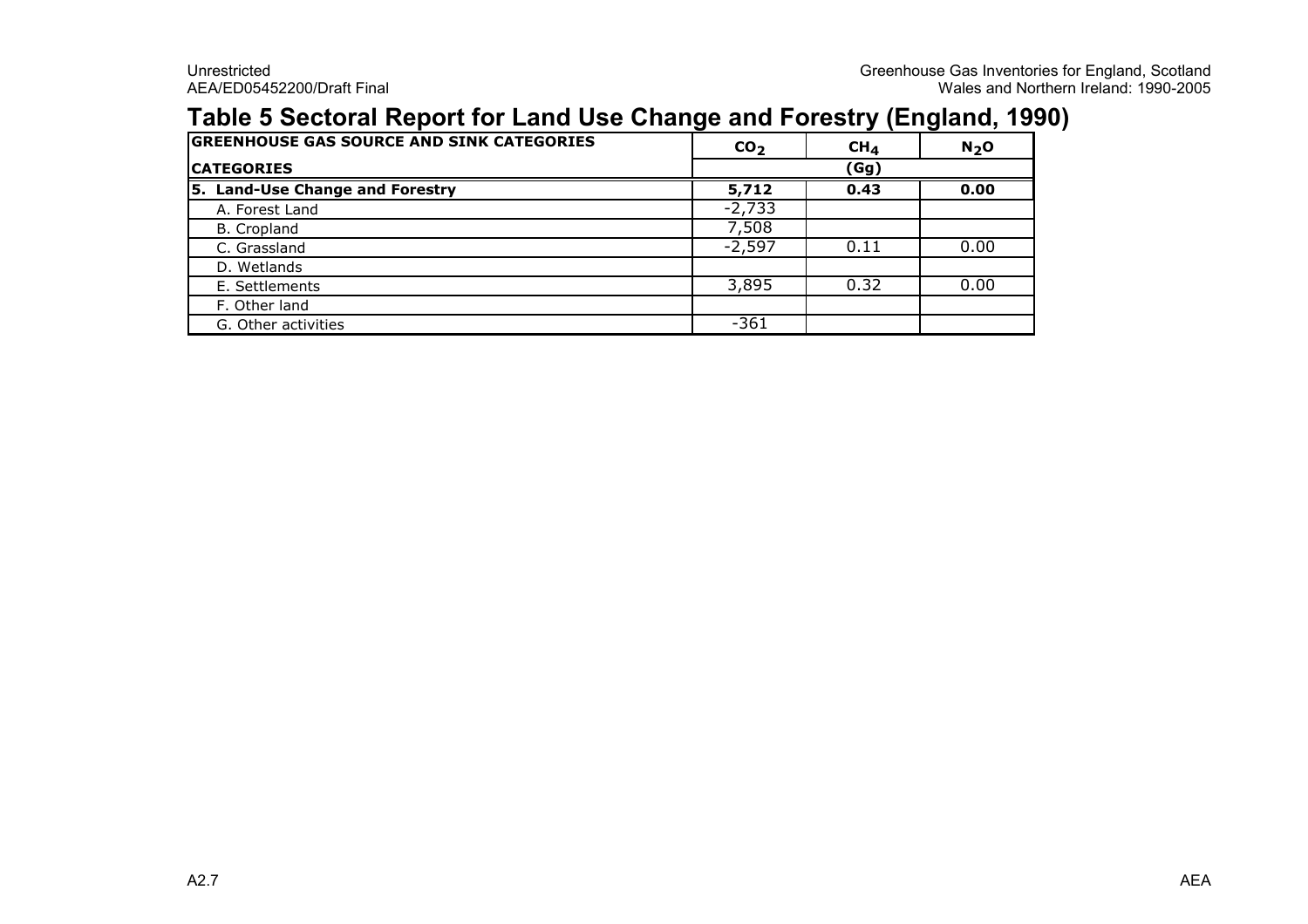### Table 6 Sectoral Report for Waste (England, 1990)

| <b>GREENHOUSE GAS SOURCE AND SINK CATEGORIES</b> | CO <sub>2</sub> | CH <sub>4</sub> | N <sub>2</sub> O |
|--------------------------------------------------|-----------------|-----------------|------------------|
|                                                  |                 | (Gg)            |                  |
| <b>Total Waste</b>                               | 1,101           | 2,117           | 2.92             |
| A. Solid Waste Disposal on Land                  | 0.00            | 2,083           | 0.00             |
| 1. Managed Waste Disposal on Land                | 0.00            | 2,083           | 0.00             |
| 2. Unmanaged Waste Disposal Sites                |                 |                 |                  |
| 3. Other (please specify)                        |                 |                 |                  |
|                                                  |                 |                 |                  |
| В.<br><b>Wastewater Handling</b>                 | 0.00            | 27.95           | 2.78             |
| 1. Industrial Wastewater                         |                 |                 |                  |
| 2. Domestic and Commercial Wastewater            | 0.00            | 27.95           | 2.78             |
| 3. Other (please specify)                        |                 |                 |                  |
|                                                  |                 |                 |                  |
| <b>C.</b> Waste Incineration                     | 1,101           | 6.16            | 0.15             |
| D. Other (please specify)                        |                 |                 |                  |
|                                                  |                 |                 |                  |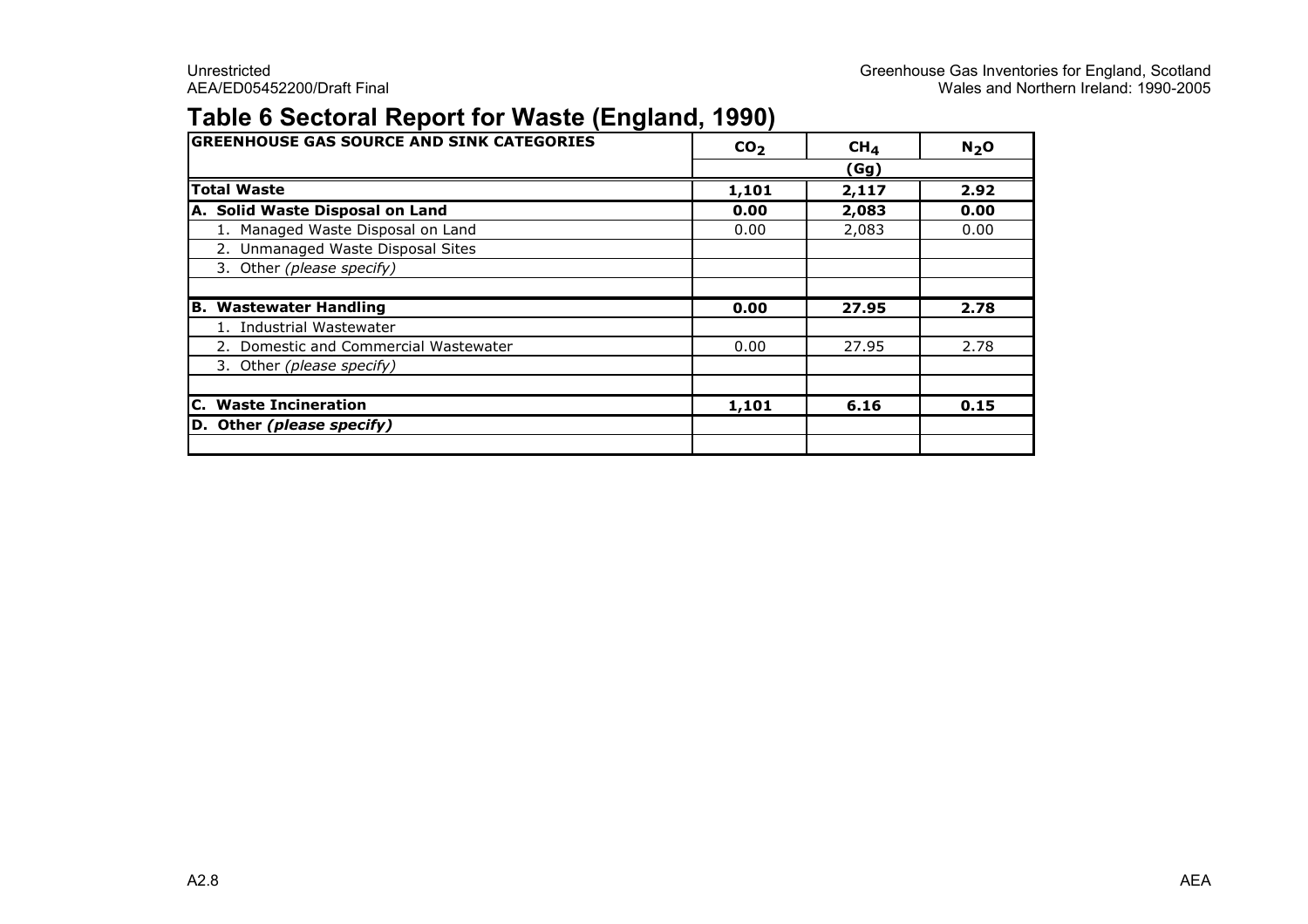## Table 7A Summary Report for National Greenhouse Gas Inventories (England, 1990)

| <b>GREENHOUSE GAS SOURCE AND SINK CATEGORIES</b> | CO <sub>2</sub> | CH <sub>4</sub> | $N_2$ O | <b>HFCs</b>                     | <b>PFCs</b> | SF <sub>6</sub> |
|--------------------------------------------------|-----------------|-----------------|---------|---------------------------------|-------------|-----------------|
|                                                  |                 | (Gg)            |         | CO <sub>2</sub> equivalent (Gg) | Gg          |                 |
| <b>Total National Emissions and Removals</b>     | 470,071.23      | 3,933.83        | 163.14  | 11,375.12                       | 972.87      | 938.62          |
| 1. Energy                                        | 451,630.49      | 1,201.33        | 14.70   | 0.00                            | 0.00        | 0.00            |
| A. Fuel Combustion                               | 450,706.99      | 86.55           | 14.69   | 0.00                            | 0.00        | 0.00            |
| 1. Energy Industries                             | 186,752.26      | 3.68            | 4.92    | 0.00                            | 0.00        | 0.00            |
| 2. Manufacturing Industries and Construction     | 75,074.27       | 9.97            | 4.19    | 0.00                            | 0.00        | 0.00            |
| 3. Transport                                     | 96,322.91       | 25.03           | 3.35    | 0.00                            | 0.00        | 0.00            |
| 4. Other Sectors                                 | 88,072.00       | 47.74           | 2.11    | 0.00                            | 0.00        | 0.00            |
| 5. Other                                         | 4,485.55        | 0.13            | 0.13    | 0.00                            | 0.00        | 0.00            |
| B. Fugitive Emissions from Fuels                 | 923.50          | 1,114.78        | 0.01    | 0.00                            | 0.00        | 0.00            |
| 1. Solid Fuels                                   | 682.68          | 768.73          | 0.00    | 0.00                            | 0.00        | 0.00            |
| 2. Oil and Natural Gas                           | 240.82          | 346.04          | 0.01    | 0.00                            | 0.00        | 0.00            |
| 2. Industrial Processes                          | 11,627.78       | 7.23            | 77.13   | 11,375.12                       | 972.87      | 938.62          |
| A. Mineral Products                              | 7,559.64        | 1.12            | 0.00    | 0.00                            | 0.00        | 0.00            |
| <b>B.</b> Chemical Industry                      | 2,867.65        | 5.68            | 77.10   | 0.00                            | 0.00        | 0.00            |
| C. Metal Production                              | 1,200.49        | 0.43            | 0.02    | 0.00                            | 932.77      | 396.21          |
| D. Other Production <sup>(3)</sup>               | 0.00            | 0.00            | 0.00    | 0.00                            | 0.00        | 0.00            |
| E. Production of Halocarbons and $SF6$           | 0.00            | 0.00            | 0.00    | 11373.73                        | 10.90       | 0.00            |
| F. Consumption of Halocarbons and $SF6$          | 0.00            | 0.00            | 0.00    | 1.39                            | 29.20       | 542.41          |
| G. Other                                         | 0.00            | 0.00            | 0.00    | 0.00                            | 0.00        | 0.00            |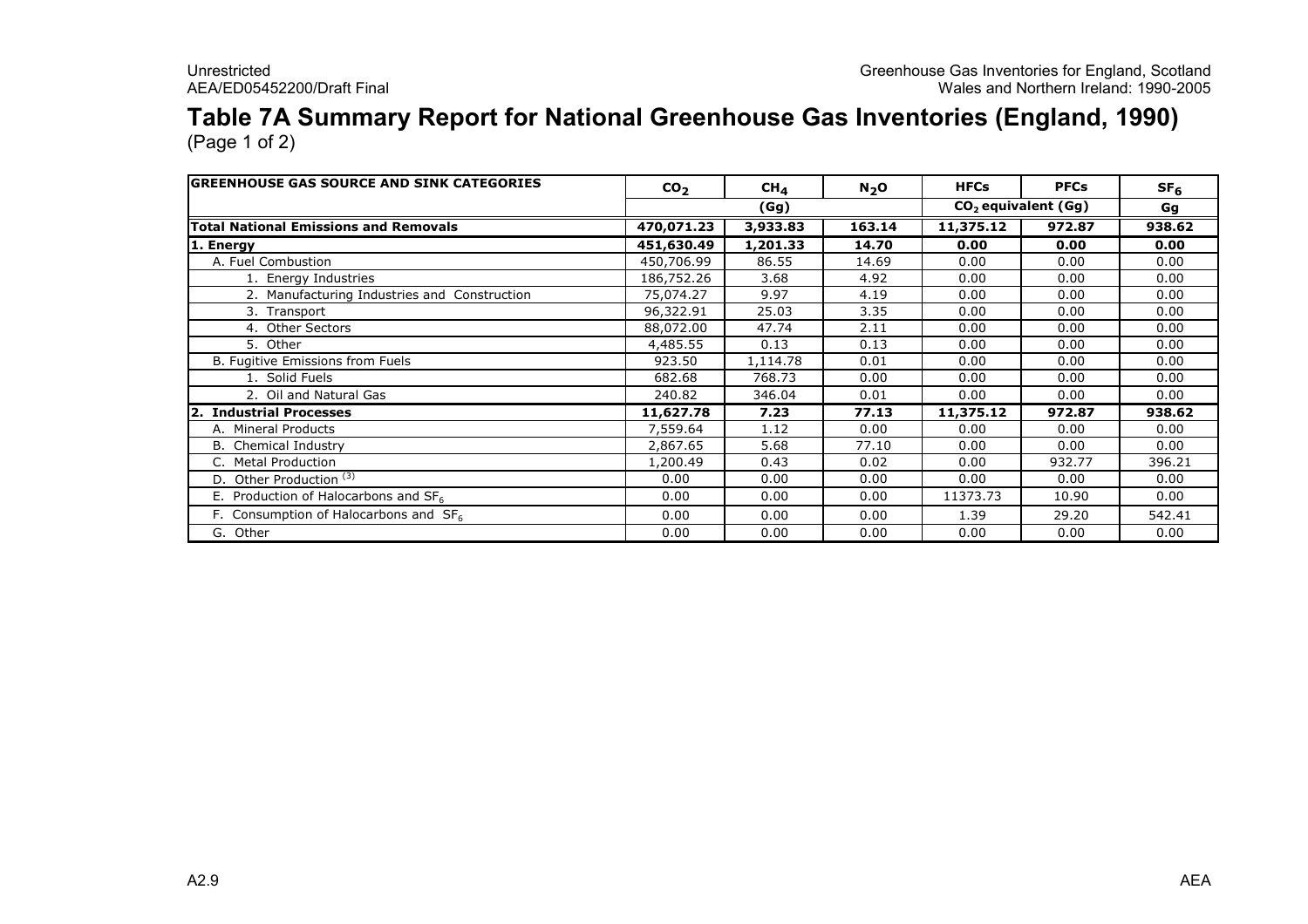# Table 7A Summary Report for National Greenhouse Gas Inventories (England, 1990)

| <b>lGREENHOUSE GAS SOURCE AND SINK CATEGORIES</b> | CO <sub>2</sub> | CH <sub>4</sub> | $N_2$ O | <b>HFCs</b>           | <b>PFCs</b> | SF <sub>6</sub> |
|---------------------------------------------------|-----------------|-----------------|---------|-----------------------|-------------|-----------------|
|                                                   |                 | (Gg)            |         | $CO2$ equivalent (Gg) |             | (Gg)            |
| <b>Solvent and Other Product Use</b><br>Із.       | 0.00            | 0.00            | 0.00    | 0.00                  | 0.00        | 0.00            |
| 4. Agriculture                                    | 0.00            | 607.75          | 68.38   | 0.00                  | 0.00        | 0.00            |
| A. Enteric Fermentation                           |                 | 501.64          | 0.00    | 0.00                  | 0.00        | 0.00            |
| B. Manure Management                              |                 | 94.47           | 3.27    | 0.00                  | 0.00        | 0.00            |
| C. Rice Cultivation                               |                 | <b>NO</b>       | NO.     | 0.00                  | 0.00        | 0.00            |
| D. Agricultural Soils                             |                 | <b>NE</b>       | 64.88   | 0.00                  | 0.00        | 0.00            |
| E. Prescribed Burning of Savannas                 |                 | <b>NO</b>       | NO.     | 0.00                  | 0.00        | 0.00            |
| F. Field Burning of Agricultural Residues         |                 | 11.65           | 0.23    | 0.00                  | 0.00        | 0.00            |
| G. Other                                          |                 | 0.00            | 0.00    | 0.00                  | 0.00        | 0.00            |
| 5. Land-Use Change and Forestry                   | 5,712           | 0.43            | 0.00    | 0.00                  | 0.00        | 0.00            |
| A. Forest Land                                    | $-2,733$        |                 |         |                       |             |                 |
| B. Cropland                                       | 7,508           |                 |         |                       |             |                 |
| C. Grassland                                      | $-2,597$        | 0.11            | 0.00    |                       |             |                 |
| D. Wetlands                                       | 0.00            |                 |         |                       |             |                 |
| E. Settlements                                    | 3,895           | 0.32            | 0.00    |                       |             |                 |
| F. Other land                                     | 0.00            |                 |         |                       |             |                 |
| G. Other activities                               | $-361.29$       |                 |         |                       |             |                 |
| 16. Waste                                         | 1101.4          | 2117.1          | 2.92    | 0.00                  | 0.00        | 0.00            |
| A. Solid Waste Disposal on Land                   | 0.00            | 2,082.98        | 0.00    | 0.00                  | 0.00        | 0.00            |
| B. Wastewater Handling                            | 0.00            | 27.95           | 2.78    | 0.00                  | 0.00        | 0.00            |
| C. Waste Incineration                             | 1101.4          | 6.16            | 0.15    | 0.00                  | 0.00        | 0.00            |
| D. Other                                          |                 |                 |         |                       |             |                 |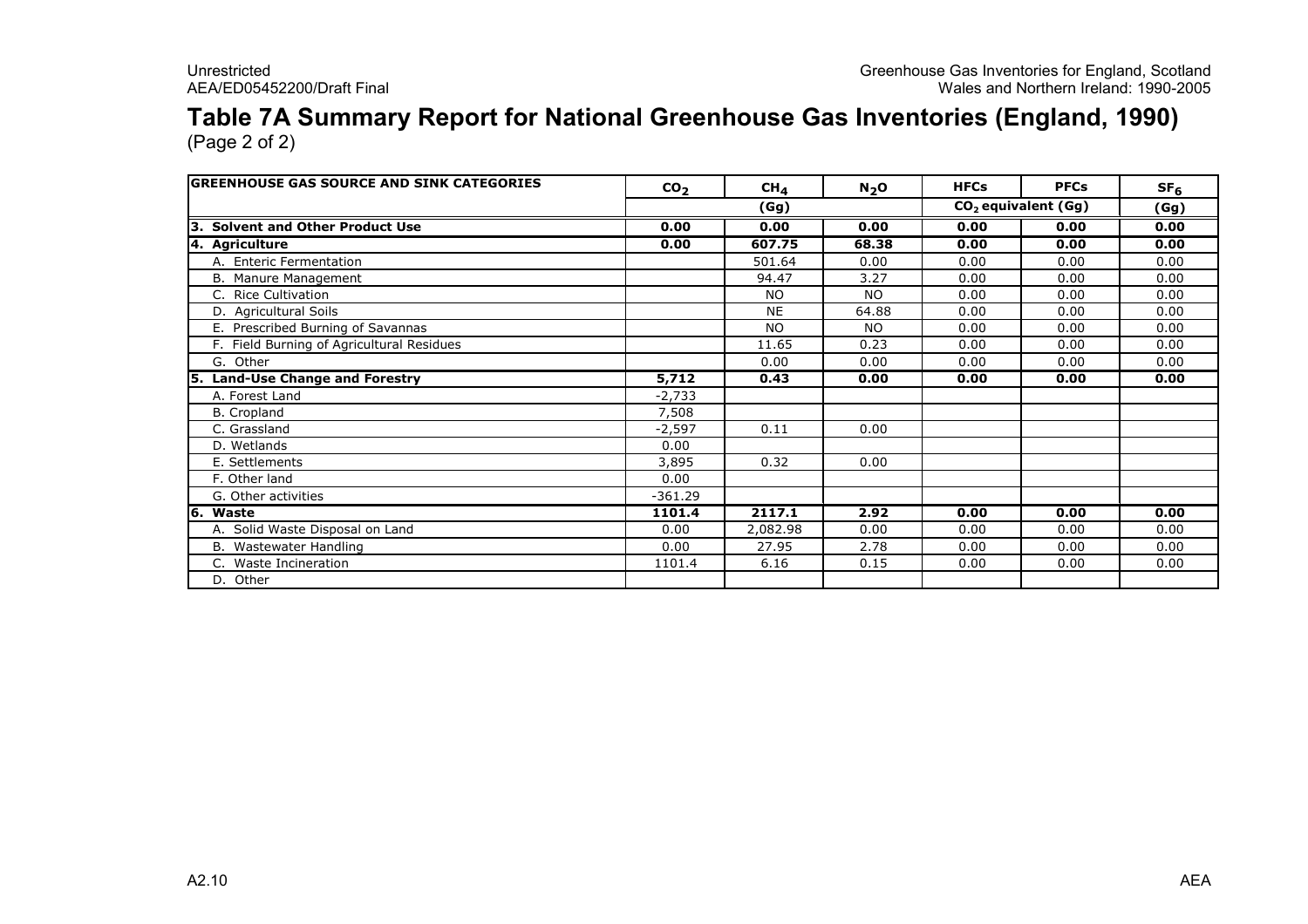## Table 7A Summary Report for National Greenhouse Gas Inventories (England, 1995)

| <b>IGREENHOUSE GAS SOURCE AND SINK</b>           | CO <sub>2</sub> | CH <sub>4</sub> | $N_2$ O | <b>HFCs</b> | <b>PFCs</b>           | SF <sub>6</sub> |  |
|--------------------------------------------------|-----------------|-----------------|---------|-------------|-----------------------|-----------------|--|
| <b>CATEGORIES</b>                                |                 | (Gg)            |         |             | $CO2$ equivalent (Gg) |                 |  |
| <b>Total National Emissions and Removals</b>     | 428373.86       | 3374.50         | 129.63  | 15258.72    | 235.02                | 0.05            |  |
| 1. Energy                                        | 411476.39       | 918.85          | 15.95   | 0.00        | 0.00                  | 0.00            |  |
| A. Fuel Combustion                               | 410854.58       | 61.40           | 15.94   |             |                       |                 |  |
| 1. Energy Industries                             | 148529.96       | 3.51            | 3.55    |             |                       |                 |  |
| 2. Manufacturing Industries and Construction     | 70847.63        | 10.41           | 3.94    |             |                       |                 |  |
| 3. Transport                                     | 97016.79        | 19.41           | 6.52    |             |                       |                 |  |
| 4. Other Sectors                                 | 91169.68        | 27.97           | 1.83    |             |                       |                 |  |
| 5. Other                                         | 3290.53         | 0.09            | 0.10    |             |                       |                 |  |
| B. Fugitive Emissions from Fuels                 | 621.81          | 857.45          | 0.01    |             |                       |                 |  |
| 1. Solid Fuels                                   | 0.00            | 531.93          | 0.00    |             |                       |                 |  |
| 2. Oil and Natural Gas                           | 621.81          | 325.53          | 0.01    |             |                       |                 |  |
| <b>Industrial Processes</b><br>12.               | 11031.86        | 5.53            | 46.55   | 15258.72    | 235.02                | 0.05            |  |
| A. Mineral Products                              | 7017.76         | 0.77            | 0.00    | 0.00        | 0.00                  | 0.00            |  |
| <b>B.</b> Chemical Industry                      | 3022.47         | 4.36            | 46.53   | 0.00        | 0.00                  | 0.00            |  |
| C. Metal Production                              | 991.63          | 0.40            | 0.02    | 0.00        | 107.08                | 0.02            |  |
| D. Other Production <sup>(3)</sup>               |                 |                 |         |             |                       |                 |  |
| E. Production of Halocarbons and SF <sub>6</sub> | 0.00            | 0.00            | 0.00    | 13980.68    | 70.79                 | 0.00            |  |
| F. Consumption of Halocarbons and $SF6$          | 0.00            | 0.00            | 0.00    | 1278.04     | 57.15                 | 0.03            |  |
| G. Other                                         |                 |                 |         |             |                       |                 |  |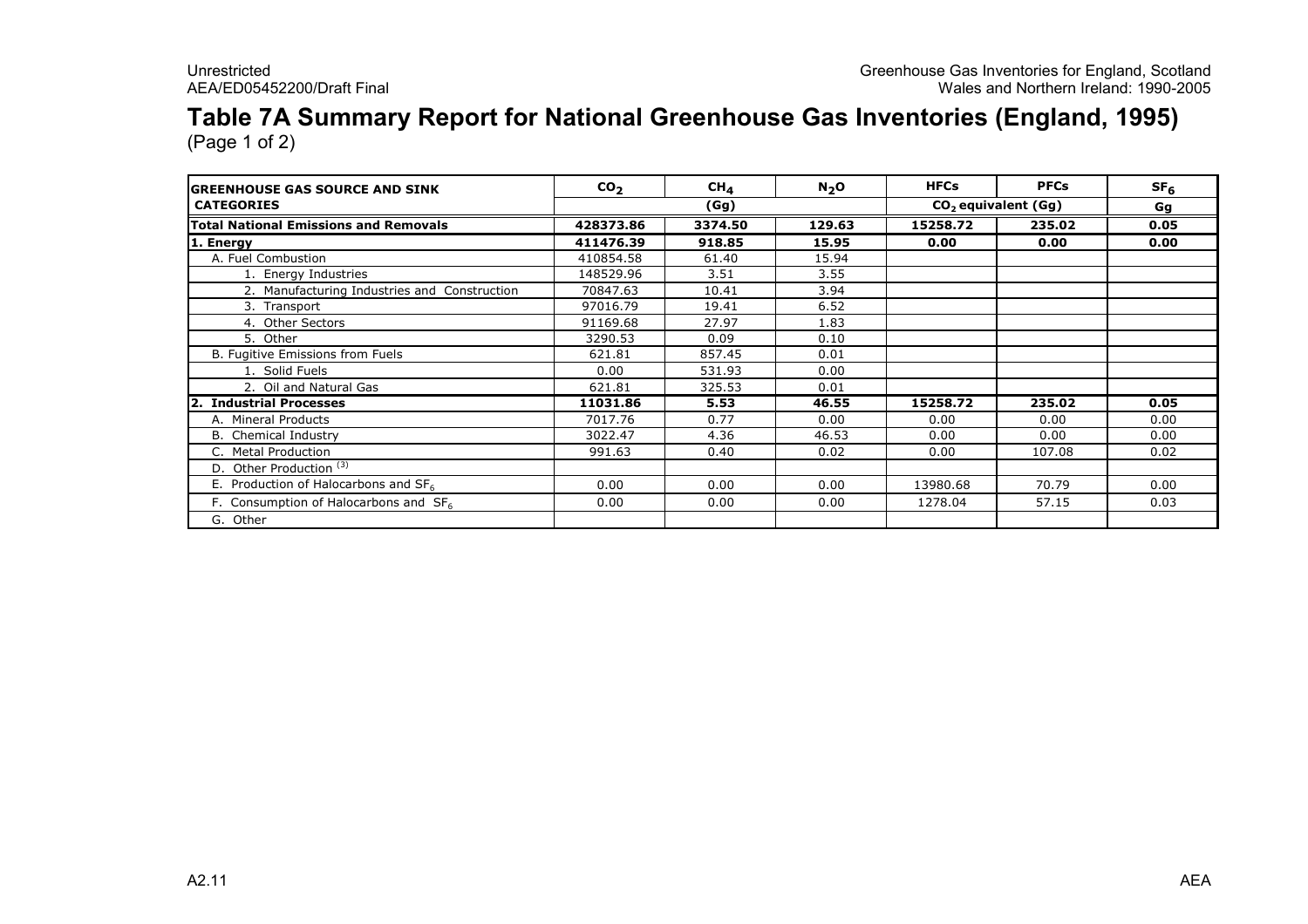# Table 7A Summary Report for National Greenhouse Gas Inventories (England, 1995)

| <b>lGREENHOUSE GAS SOURCE AND SINK</b>      | CO <sub>2</sub> | CH <sub>4</sub> | N <sub>2</sub> O | <b>HFCs</b> | <b>PFCs</b>                     | SF <sub>6</sub> |
|---------------------------------------------|-----------------|-----------------|------------------|-------------|---------------------------------|-----------------|
| <b>CATEGORIES</b>                           |                 | (Gg)            |                  |             | CO <sub>2</sub> equivalent (Gg) | (Gg)            |
| <b>Solvent and Other Product Use</b><br>ΙЗ. | 0.00            | 0.00            | 0.00             | 0.00        | 0.00                            | 0.00            |
| 4. Agriculture                              | 0.00            | 576.51          | 64.20            | 0.00        | 0.00                            | 0.00            |
| A. Enteric Fermentation                     |                 | 485.27          | 0.00             |             |                                 |                 |
| B. Manure Management                        |                 | 91.24           | 3.17             |             |                                 |                 |
| C. Rice Cultivation                         |                 | <b>NO</b>       | <b>NO</b>        |             |                                 |                 |
| D. Agricultural Soils                       |                 | 0.00            | 61.03            |             |                                 |                 |
| E. Prescribed Burning of Savannas           |                 | <b>NO</b>       | <b>NO</b>        |             |                                 |                 |
| F. Field Burning of Agricultural Residues   |                 | 0.00            | 0.00             |             |                                 |                 |
| G. Other                                    |                 | <b>NO</b>       | <b>NO</b>        |             |                                 |                 |
| 5. Land-Use Change and Forestry             | 5080.98         | 0.32            | 0.00             | 0.00        | 0.00                            | 0.00            |
| A. Forest Land                              | $-2825.06$      |                 |                  |             |                                 |                 |
| <b>B.</b> Cropland                          | 7257.76         |                 |                  |             |                                 |                 |
| C. Grassland                                | $-2778.87$      | 0.11            | 0.00             |             |                                 |                 |
| D. Wetlands                                 | 0.00            |                 |                  |             |                                 |                 |
| E. Settlements                              | 3646.21         | 0.21            | 0.00             |             |                                 |                 |
| F. Other land                               | 0.00            |                 |                  |             |                                 |                 |
| G. Other activities                         | $-219.06$       |                 |                  |             |                                 |                 |
| 6. Waste                                    | 784.63          | 1873.29         | 2.92             | 0.00        | 0.00                            | 0.00            |
| A. Solid Waste Disposal on Land             | 0.00            | 1841.06         | 0.00             |             |                                 |                 |
| B. Wastewater Handling                      | 0.00            | 28.75           | 2.81             |             |                                 |                 |
| C. Waste Incineration                       | 784.63          | 3.48            | 0.12             |             |                                 |                 |
| D. Other                                    |                 |                 |                  |             |                                 |                 |
| 7. Other (please specify)                   | 0.00            | 0.00            | 0.00             |             |                                 |                 |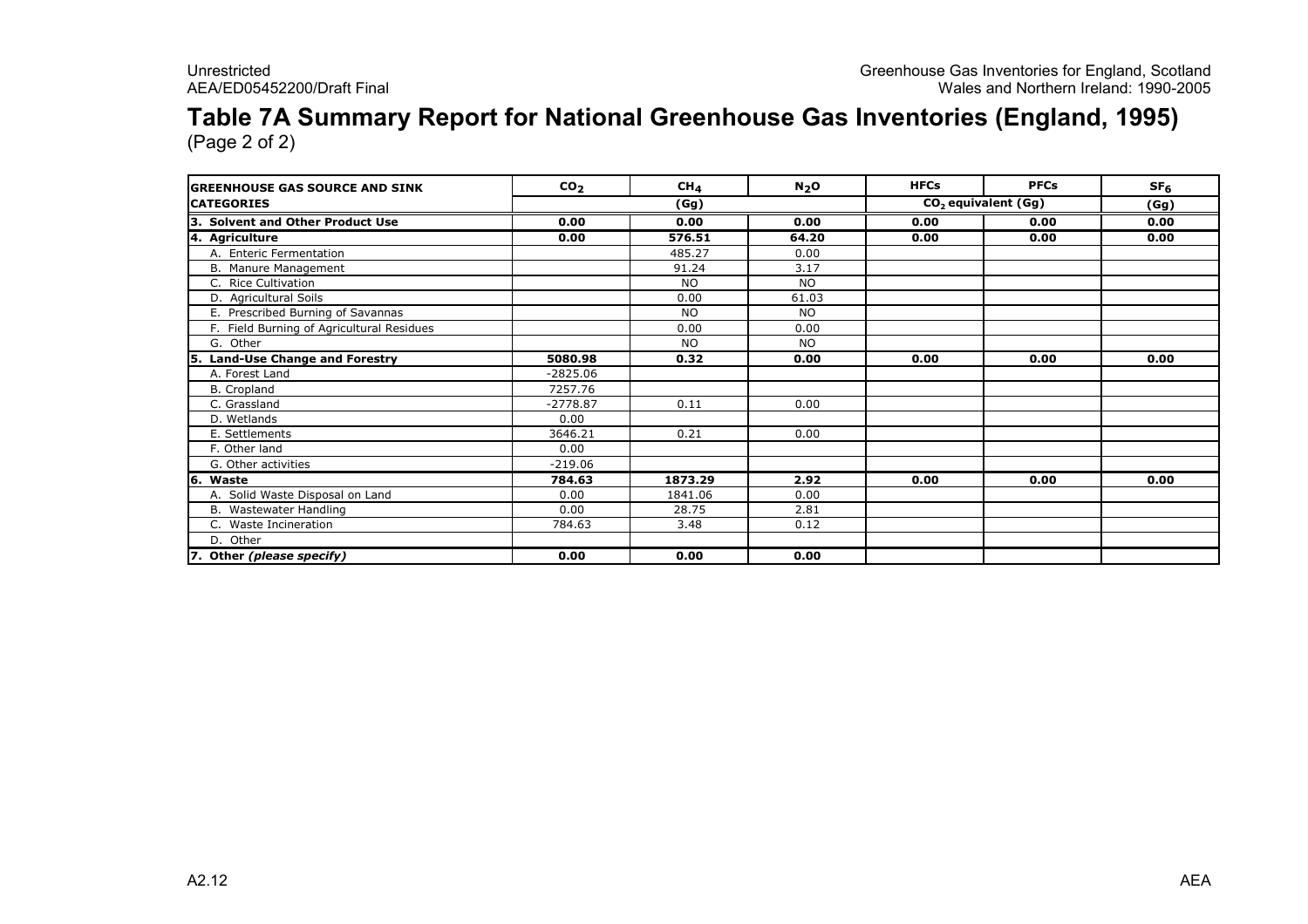## Table 7A Summary Report for National Greenhouse Gas Inventories (England, 2004)

| <b>IGREENHOUSE GAS SOURCE AND SINK</b>           | CO <sub>2</sub> | CH <sub>4</sub> | $N_2$ O | <b>HFCs</b> | <b>PFCs</b>           | SF <sub>6</sub> |
|--------------------------------------------------|-----------------|-----------------|---------|-------------|-----------------------|-----------------|
| <b>CATEGORIES</b>                                |                 | (Gg)            |         |             | $CO2$ equivalent (Gg) | Gg              |
| <b>Total National Emissions and Removals</b>     | 436038.86       | 1806.02         | 94.53   | 7618.68     | 208.48                | 0.04            |
| 1. Energy                                        | 421631.35       | 458.78          | 22.56   | 0.00        | 0.00                  | 0.00            |
| A. Fuel Combustion                               | 421046.91       | 39.63           | 22.55   |             |                       |                 |
| 1. Energy Industries                             | 152218.28       | 4.30            | 3.03    |             |                       |                 |
| 2. Manufacturing Industries and Construction     | 66265.70        | 9.67            | 3.70    |             |                       |                 |
| 3. Transport                                     | 104460.04       | 7.65            | 14.26   |             |                       |                 |
| 4. Other Sectors                                 | 95613.11        | 17.92           | 1.48    |             |                       |                 |
| 5. Other                                         | 2489.78         | 0.07            | 0.07    |             |                       |                 |
| B. Fugitive Emissions from Fuels                 | 584.44          | 419.16          | 0.01    |             |                       |                 |
| 1. Solid Fuels                                   | 0.00            | 211.13          | 0.00    |             |                       |                 |
| 2. Oil and Natural Gas                           | 584.44          | 208.03          | 0.01    |             |                       |                 |
| <b>Industrial Processes</b><br>12.               | 10741.06        | 1.91            | 11.52   | 7618.68     | 208.48                | 0.04            |
| A. Mineral Products                              | 6489.48         | 0.61            | 0.00    | 0.00        | 0.00                  | 0.00            |
| <b>B.</b> Chemical Industry                      | 3028.07         | 0.87            | 11.51   | 0.00        | 0.00                  | 0.00            |
| C. Metal Production                              | 1223.50         | 0.43            | 0.02    | 1.10        | 94.87                 | 0.02            |
| D. Other Production <sup>(3)</sup>               |                 |                 |         |             |                       |                 |
| E. Production of Halocarbons and SF <sub>6</sub> | 0.00            | 0.00            | 0.00    | 283.41      | 90.23                 | 0.00            |
| F. Consumption of Halocarbons and $SF6$          | 0.00            | 0.00            | 0.00    | 7334.18     | 23.38                 | 0.03            |
| G. Other                                         |                 |                 |         |             |                       |                 |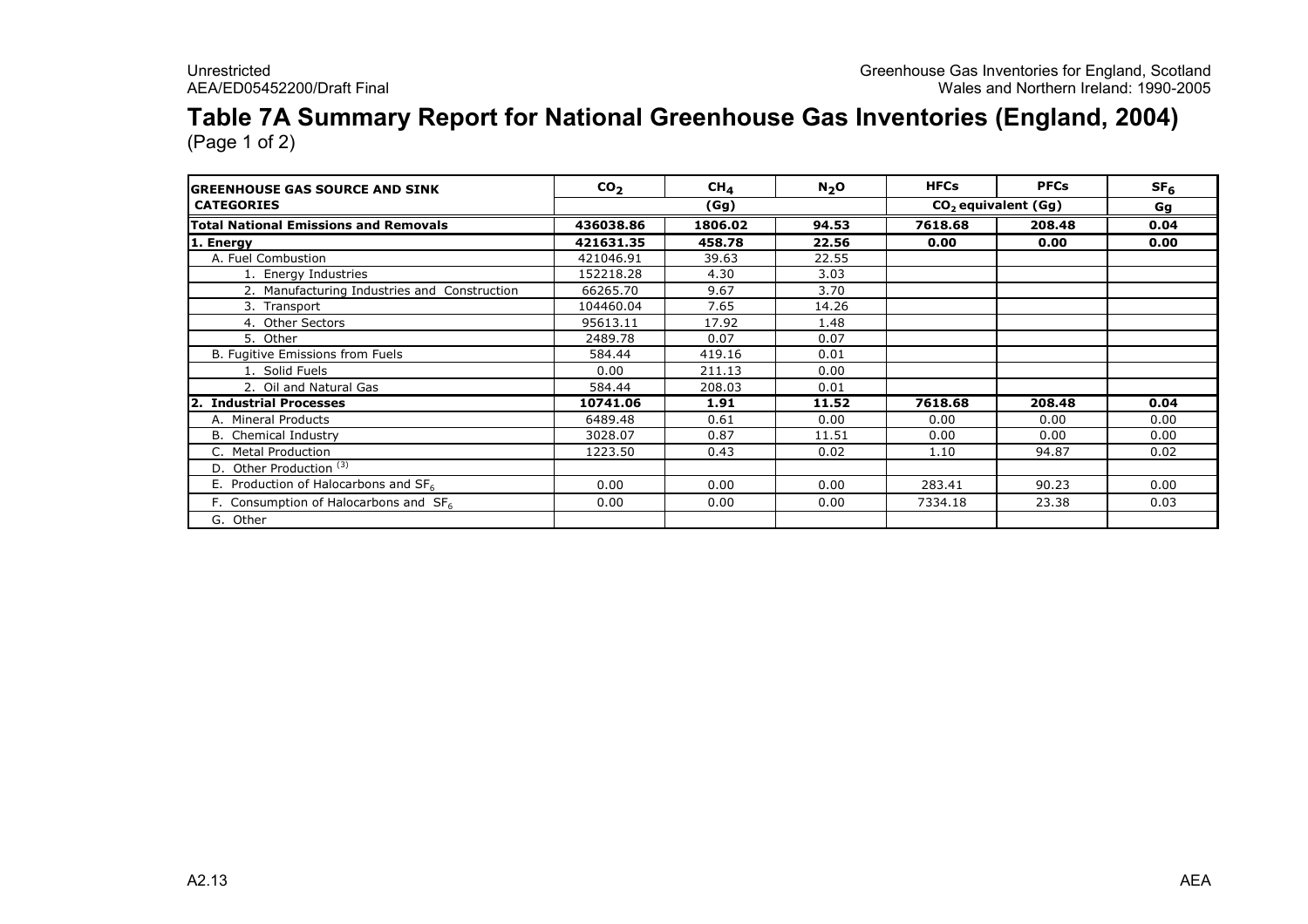### Table 7A Summary Report for National Greenhouse Gas Inventories (England, 2004)

| <b>IGREENHOUSE GAS SOURCE AND SINK</b>      | CO <sub>2</sub> | CH <sub>4</sub> | N <sub>2</sub> O | <b>HFCs</b>           | <b>PFCs</b> | SF <sub>6</sub> |
|---------------------------------------------|-----------------|-----------------|------------------|-----------------------|-------------|-----------------|
| <b>CATEGORIES</b>                           | (Gg)            |                 |                  | $CO2$ equivalent (Gg) | (Gg)        |                 |
| <b>Solvent and Other Product Use</b><br>13. | 0.00            | 0.00            | 0.00             | 0.00                  | 0.00        | 0.00            |
| 4. Agriculture                              | 0.00            | 492.64          | 57.05            | 0.00                  | 0.00        | 0.00            |
| A. Enteric Fermentation                     |                 | 414.58          | 0.00             |                       |             |                 |
| B. Manure Management                        |                 | 78.06           | 2.64             |                       |             |                 |
| C. Rice Cultivation                         |                 | <b>NO</b>       | <b>NO</b>        |                       |             |                 |
| D. Agricultural Soils                       |                 | 0.00            | 54.41            |                       |             |                 |
| E. Prescribed Burning of Savannas           |                 | <b>NO</b>       | <b>NO</b>        |                       |             |                 |
| F. Field Burning of Agricultural Residues   |                 | 0.00            | 0.00             |                       |             |                 |
| G. Other                                    |                 | <b>NO</b>       | <b>NO</b>        |                       |             |                 |
| 5. Land-Use Change and Forestry             | 3258.56         | 0.67            | 0.00             | 0.00                  | 0.00        | 0.00            |
| A. Forest Land                              | $-3540.40$      |                 |                  |                       |             |                 |
| B. Cropland                                 | 6614.78         |                 |                  |                       |             |                 |
| C. Grassland                                | $-3436.56$      | 0.41            | 0.00             |                       |             |                 |
| D. Wetlands                                 | 0.00            |                 |                  |                       |             |                 |
| E. Settlements                              | 3368.09         | 0.26            | 0.00             |                       |             |                 |
| F. Other land                               | 0.00            |                 |                  |                       |             |                 |
| G. Other activities                         | 252.65          |                 |                  |                       |             |                 |
| 6. Waste                                    | 407.89          | 852.01          | 3.40             | 0.00                  | 0.00        | 0.00            |
| A. Solid Waste Disposal on Land             | 0.00            | 820.11          | 0.00             |                       |             |                 |
| B. Wastewater Handling                      | 0.00            | 31.79           | 3.28             |                       |             |                 |
| C. Waste Incineration                       | 407.89          | 0.11            | 0.12             |                       |             |                 |
| D. Other                                    |                 |                 |                  |                       |             |                 |
| 7. Other (please specify)                   | 0.00            | 0.00            | 0.00             |                       |             |                 |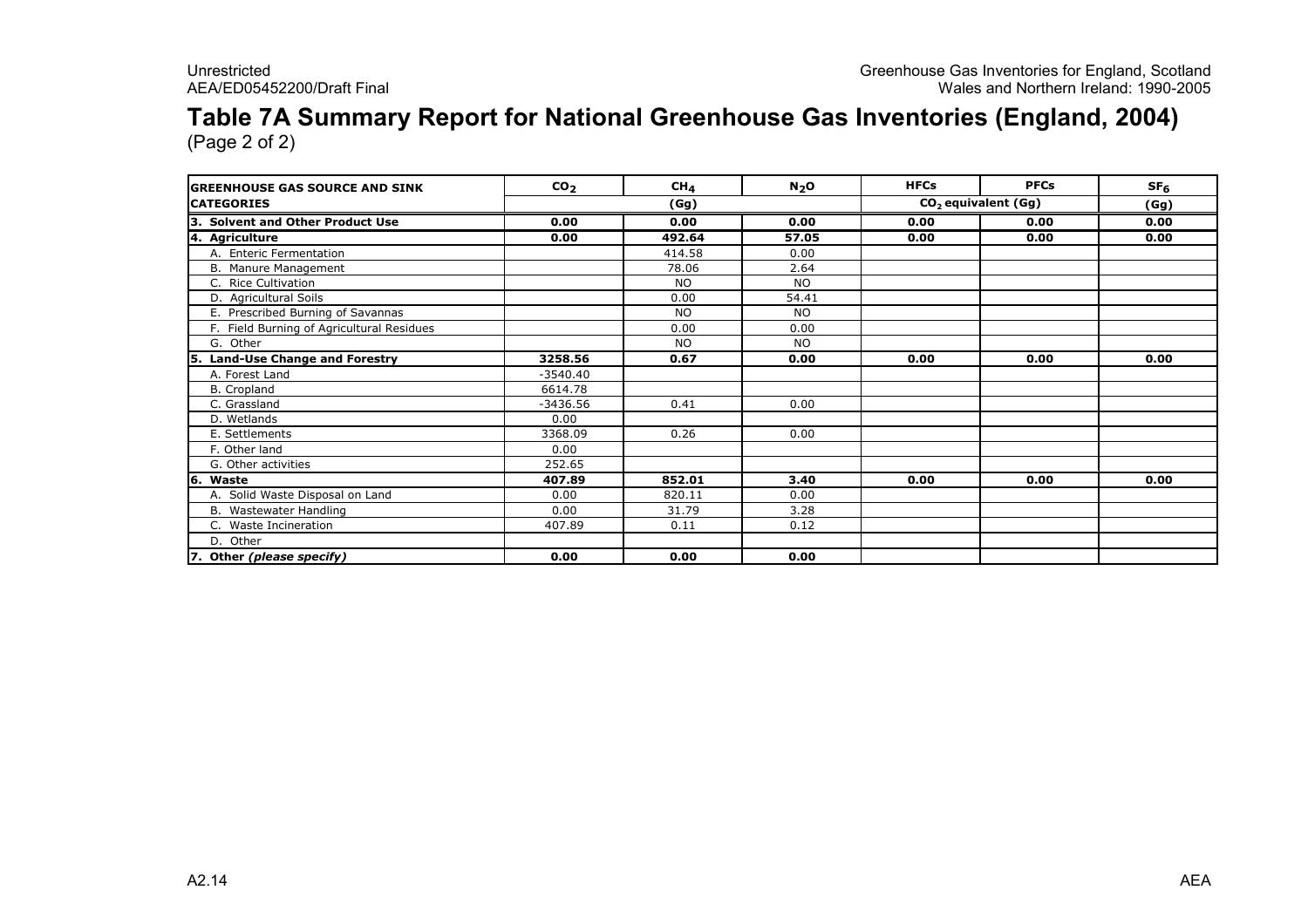### Table 1 Sectoral Report for Energy (England, 2005)

| <b>GREENHOUSE GAS SOURCE AND SINK CATEGORIES</b>          | CO <sub>2</sub> | CH <sub>4</sub> | $N_2$ O |
|-----------------------------------------------------------|-----------------|-----------------|---------|
|                                                           | (Gg)            |                 |         |
| <b>Total Energy</b>                                       | 422,328         | 398             | 23.00   |
| A. Fuel Combustion Activities (Sectoral Approach)         | 421,810         | 38.45           | 22.99   |
| 1. Energy Industries                                      | 154,540         | 5.45            | 3.27    |
| a. Public Electricity and Heat Production                 | 138,911         | 2.86            | 2.85    |
| b. Petroleum Refining                                     | 12,431          | 0.27            | 0.26    |
| c. Manufacture of Solid Fuels and Other Energy Industries | 3,197           | 2.32            | 0.15    |
| 2. Manufacturing Industries and Construction              | 67,634          | 9.76            | 3.76    |
| a. Iron and Steel                                         | 11,477          | 5.16            | 0.21    |
| b. Non-Ferrous Metals                                     | IE              | IE              | IE      |
| c. Chemicals                                              | IE              | IE              | IE      |
| d. Pulp, Paper and Print                                  | IE              | IE              | IE      |
| e. Food Processing, Beverages and Tobacco                 | IE              | IE              | IE      |
| f. Other (please specify)                                 | 56,157          | 4.60            | 3.54    |
| 3. Transport                                              | 105,425         | 6.87            | 14.47   |
| a. Civil Aviation                                         | 1,313           | 0.04            | 0.04    |
| b. Road Transportation                                    | 99,322          | 6.68            | 13.60   |
| c. Railways                                               | 1,612           | 0.08            | 0.61    |
| d. Navigation                                             | 2,802           | 0.04            | 0.07    |
| e. Other Transportation (please specify)                  | 377             | 0.02            | 0.16    |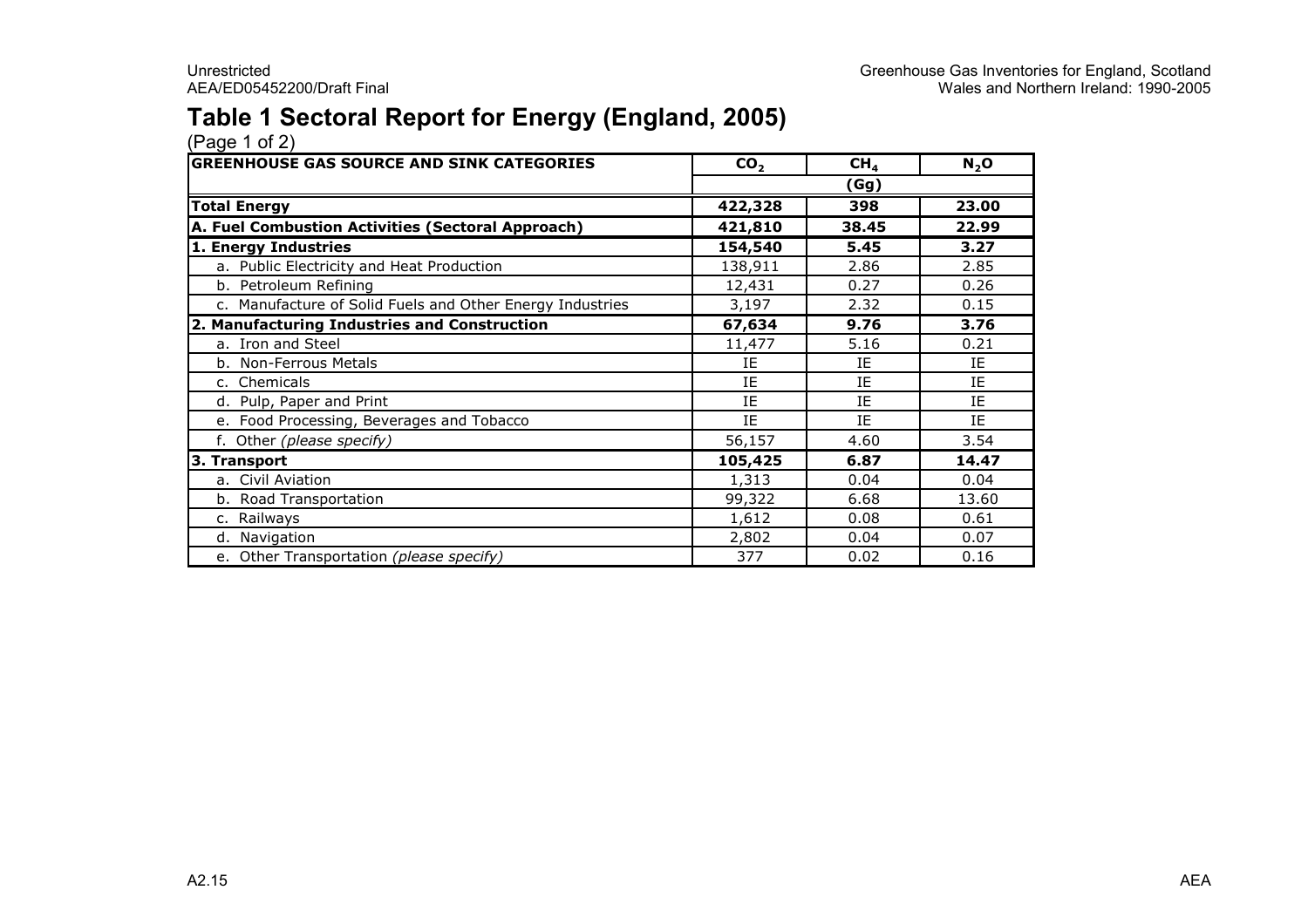### Table 1 Sectoral Report for Energy (England, 2005)

| <b>GREENHOUSE GAS SOURCE AND SINK CATEGORIES</b> | CO <sub>2</sub>  | CH <sub>4</sub> | $N_2$ O   |
|--------------------------------------------------|------------------|-----------------|-----------|
|                                                  |                  |                 |           |
| 4. Other Sectors                                 | 91,820           | 16.30           | 1.42      |
| a. Commercial/Institutional                      | 20,197           | 2.42            | 0.07      |
| b. Residential                                   | 68,617           | 12.85           | 0.27      |
| c. Agriculture/Forestry/Fisheries                | 3,005            | 1.03            | 1.07      |
| 5. Other (Military Aircraft and Naval Vessels)   | 2,391            | 0.07            | 0.07      |
| <b>B. Fugitive Emissions from Fuels</b>          | 518              | 359.50          | 0.01      |
| 1. Solid Fuels                                   | 100              | 156.85          | 0.00      |
| a. Coal Mining                                   | 0                | 156.46          | 0.00      |
| b. Solid Fuel Transformation                     | 100              | 0.39            | 0.00      |
| c. Other (please specify)                        | <b>NO</b>        | <b>NO</b>       | <b>NO</b> |
| 2. Oil and Natural Gas                           | 419              | 202.65          | 0.01      |
| a. Oil                                           | 177              | 3               | 0.00      |
| b. Natural Gas                                   | $\mathbf{0}$     | 196             | NO.       |
| c. Venting and Flaring                           | $\overline{242}$ | 3.77            | 0.01      |
| Flaring                                          | 241              | 1               | 0.01      |
| Venting                                          | $\mathbf{0}$     | 3               | NO.       |
| Memo Items: (2)                                  |                  |                 |           |
| <b>International Bunkers</b>                     | <b>NA</b>        | <b>NA</b>       | <b>NA</b> |
| Aviation                                         | <b>NA</b>        | <b>NA</b>       | <b>NA</b> |
| Marine                                           | <b>NA</b>        | <b>NA</b>       | <b>NA</b> |
| CO <sub>2</sub> Emissions from Biomass           | <b>NE</b>        |                 |           |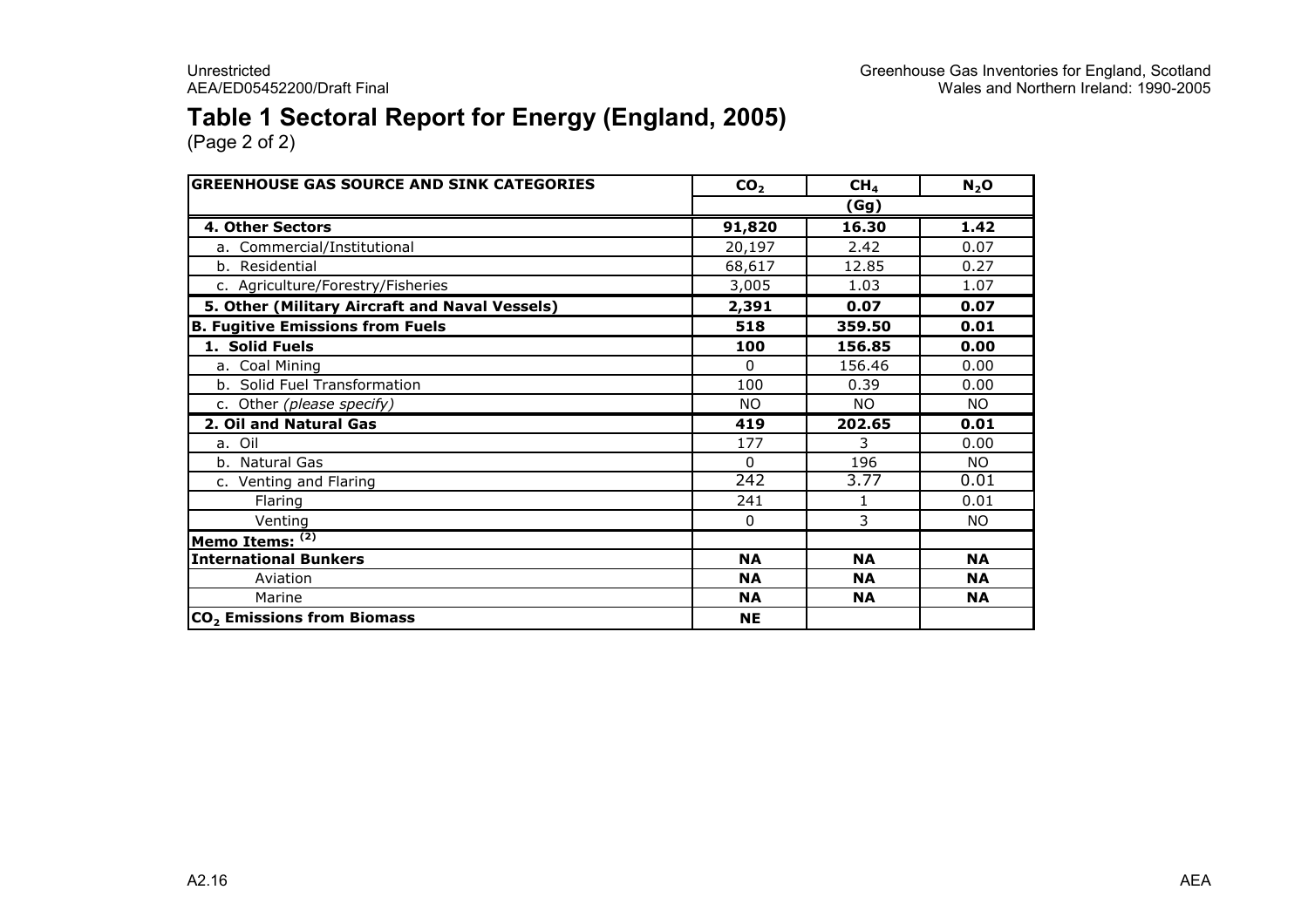### Table 2(I) Sectoral Report for Industrial Processes (England, 2005)

(Page 1 of 2) GREENHOUSE GAS SOURCE AND SINK  $\overline{CO_2}$ 2 CH<sub>4</sub> N<sub>2</sub>O HFCs PFCs SF<sub>6</sub> **CATEGORIES**  Gg Total Industrial Processes 10,748 1.92 9.04 7,853.80 131.79 0.03 A. Mineral Products $\begin{array}{|c|c|c|c|c|c|c|c|c|} \hline \text{ $6,349$} & \text{ $0.52$} & \text{ $0.00$} & \text{ $0.00$} & \text{ $0.00$} & \text{ $0.00$} \ \hline \text{ $6,00$} & \text{ $0.00$} & \text{ $0.00$} & \text{ $0.00$} & \text{ $0.00$} \ \hline \end{array}$ 1. Cement Production 4,382 NO NO 0.00 0.00 0.00 2. Lime Production <sup>738</sup> NO NO 0.00 0.00 0.00 3. Limestone and Dolomite Use <sup>943</sup> NO NO 0.00 0.00 0.00 4. Soda Ash Production and Use158 NO NO 0.00 0.00 0.00<br>المساحد السيار المساحد المساحد المساحد المساحد المساحد المساحد المساحد المساحد المساحد المساحد المساحد المساحد<br>المساحد المساحد المساحد المساحد المساحد المساحد المساحد المساحد المساحد المساحد المسا 5. Asphalt Roofing NEE NO NO 0.00 0.00 0.00<br>E NO NO 0.00 0.00 0.00 6. Road Paving with Asphalt NE NO NO 0.00 0.00 0.00 7. Other (fletton bricks)129 0.52 NO 0.00 0.00 0.00<br>
2010 0.05 0.00 0.00 0.00 0.00 0.00 0.00 B. Chemical Industry 2,919 0.85 9.02 0.00 0.00 0.00 1. Ammonia Production1,120 NE NO 0.00 0.00 0.00<br>مورد المستخدم السياسي المستخدم المستخدم المستخدم المستخدم المستخدم المستخدم المستخدم المستخدم المستخدم المستخد<br>المستخدم المستخدم المستخدم المستخدم المستخدم المستخدم المستخدم المستخدم المستخدم ال 2. Nitric Acid Production NO NO 6.52 0.00 0.00 0.00 3. Adipic Acid Production NO NO 2.50 0.00 0.00 0.00 4. Carbide Productionn NO NO NO 0.00 0.00 0.00 5. Other (please specify)) 1,799 0.85 NO 0.00 0.00 0.00 0.00<br>1,489 0.55 0.00 **Metal Production** m and the contract of the contract of the contract of the contract of the contract of the contract of the contract of  $\frac{1}{2}$  and  $\frac{1}{2}$  and  $\frac{1}{2}$  and  $\frac{1}{2}$  and  $\frac{1}{2}$  and  $\frac{1}{2}$  and  $\frac{1}{2}$  and  $\frac{1$ 1. Iron and Steel Production1,234 0.55 0.00 0.00 0.00 0.00<br>TE NIE NIO 0.00 0.00 0.00 0.00 2. Ferroalloys Productionn IE E NE NO  $\begin{array}{|c|c|c|c|c|c|}\n\hline\n0 & 0.00 & 0.00 & 0.00 \\
\hline\n0 & 0.00 & 0.015 & 0.00 \\
\hline\n\end{array}$ 3. Aluminium Production0.00 n<br>246 | NO | NO | 0.00 99.16 0.00<br>2001 non-t-America No No No No 1 1 EE 0.00 0.01 4.  $SF<sub>6</sub>$  Used in Aluminium and Magnesium Foundries s NO NO NO 1.55 0.00 0.01 5. Other (please specify)) NO NO NO NO 1 0.00 0.00 0.00 (Gg)Gg CO2 Equivalent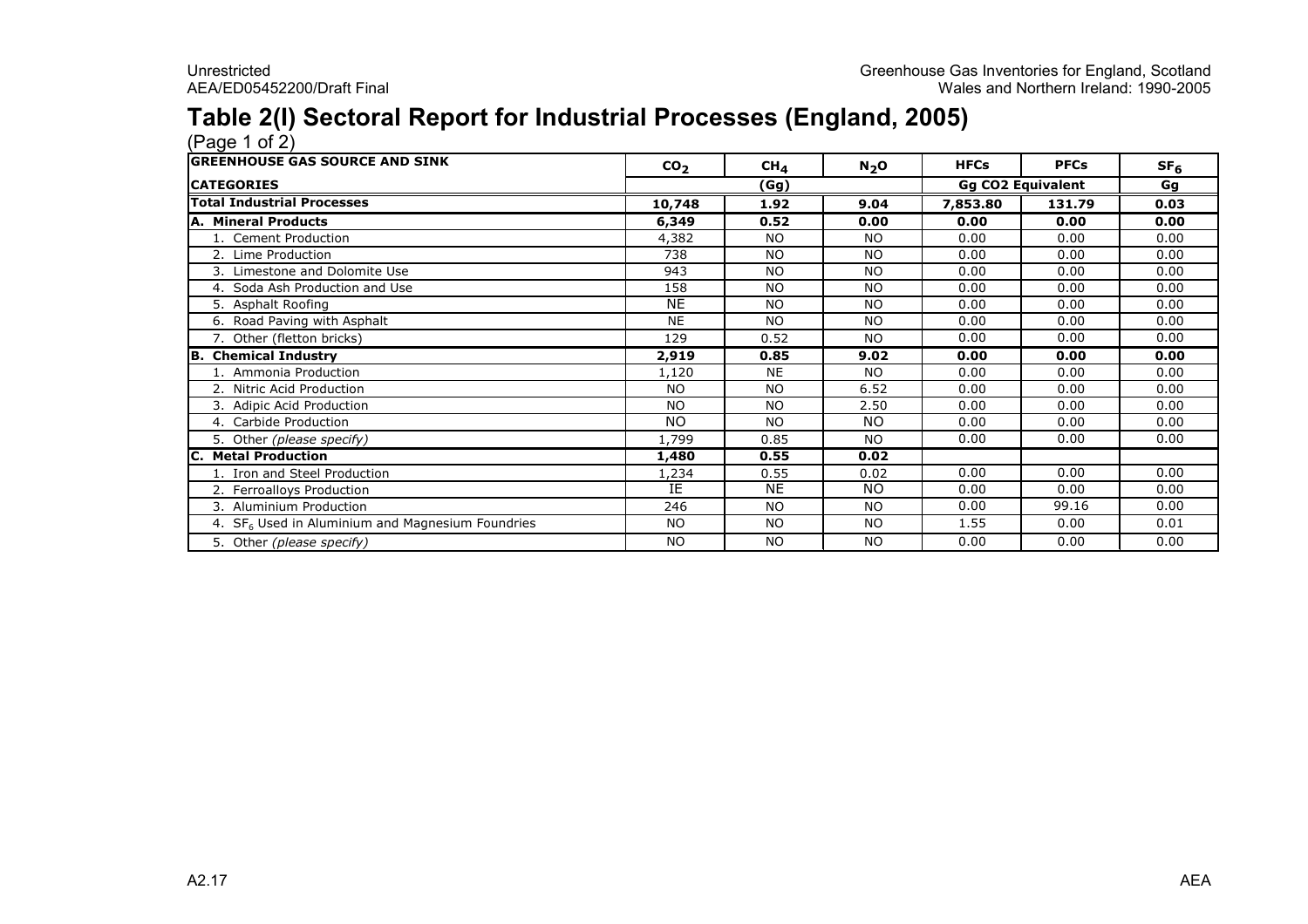### Table 2(I) Sectoral Report for Industrial Processes (England, 2005)

(Page 2 of 2) GREENHOUSE GAS SOURCE AND SINK  $\overline{CO_2}$ 2 CH<sub>4</sub> N<sub>2</sub>O HFCs PFCs SF<sub>6</sub> **CATEGORIES**  Gg D. Other Productionm  $\frac{0.00}{N}$  0.00 0.00 0.00 0.00 0.00 0.00 0.00<br>MO NO NO 0.00 0.00 0.00 0.00 0.00 1. Pulp and Paper NO NO NO 0.00 0.00 0.00 2. Food and  $Drink^{(2)}$  is a set of the set of the set of the set of the set of the set of the set of the set of the set of the set of the set of the set of the set of the set of the set of the set of the set of the set of t E | NO | NO | 0.00 | 0.00 | 0.00<br>000 | 0.00 | 0.00 | 0.11 | 110.00 | 0.00 E. Production of Halocarbons and  $SF<sub>6</sub>$  $\begin{array}{|c|c|c|c|c|c|c|c|c|} \hline \text{6} & \text{0.00} & \text{0.00} & \text{0.00} & \text{0.00} & \text{341} & \text{110.28} & \text{0.00} \ \hline \text{0.00} & & \text{N}_\text{O} & & \text{N}_\text{O} & & \text{241} & & \text{0.00} & \text{0.00} \ \hline \end{array}$ 1. By-product Emissions NO NO NO <sup>341</sup> 0.00 0.00 2. Fugitive Emissions NO NO NO 0.00 110.28 0.00 3. Other (please specify) NO NO NO 0.00 0.00 0.00 F. Consumption of Halocarbons and  $SF<sub>6</sub>$  $\begin{array}{|c|c|c|c|c|c|c|c|c|} \hline \text{6} & \text{0.00} & \text{0.00} & \text{0.00} & \text{0.00} & \text{7,512.92} & \text{21.51} & \text{0.03} \ \hline \text{0.00} & \text{0.01} & \text{0.00} & \text{0.00} & \text{0.00} & \text{0.00} & \text{0.00} \ \hline \end{array}$ 1. Refrigeration and Air Conditioning Equipment NO NO NO 4,360.46 0.00 0.00 2. Foam Blowing NO NO NO 471.31 0.00 0.00 3. Fire Extinguishers NO NO NO 249.57 0.00 0.00 4. Aerosols/ Metered Dose Inhalers NO NO NO 2,300.34 0.00 0.00 5. SolventsNO NO NO NO 38.37 0.00 0.00<br>المسافل المستشرح المسافل المستشرح المستشرح المستشرح المستشرح المستشرح المستشرح المستشرح المستشرح المستشرح المس<br>المستشرح المستشرح المستشرح المستشرح المستشرح المستشرح المستشرح المستشرح المستشرح ا 6. Semiconductor Manufacture NO NO NO 0.00 0.00 0.00 7. Electrical Equipment NO NO NO 0.00 0.00 0.00 8. Other (please specify) NO NO NO 92.88 21.51 0.03 G. Other (please specify) 0.00 0.00 0.00 0.00 0.00 0.00 (Gg) Gg CO2 Equivalent<br>0.00 0.00 0.00 0.00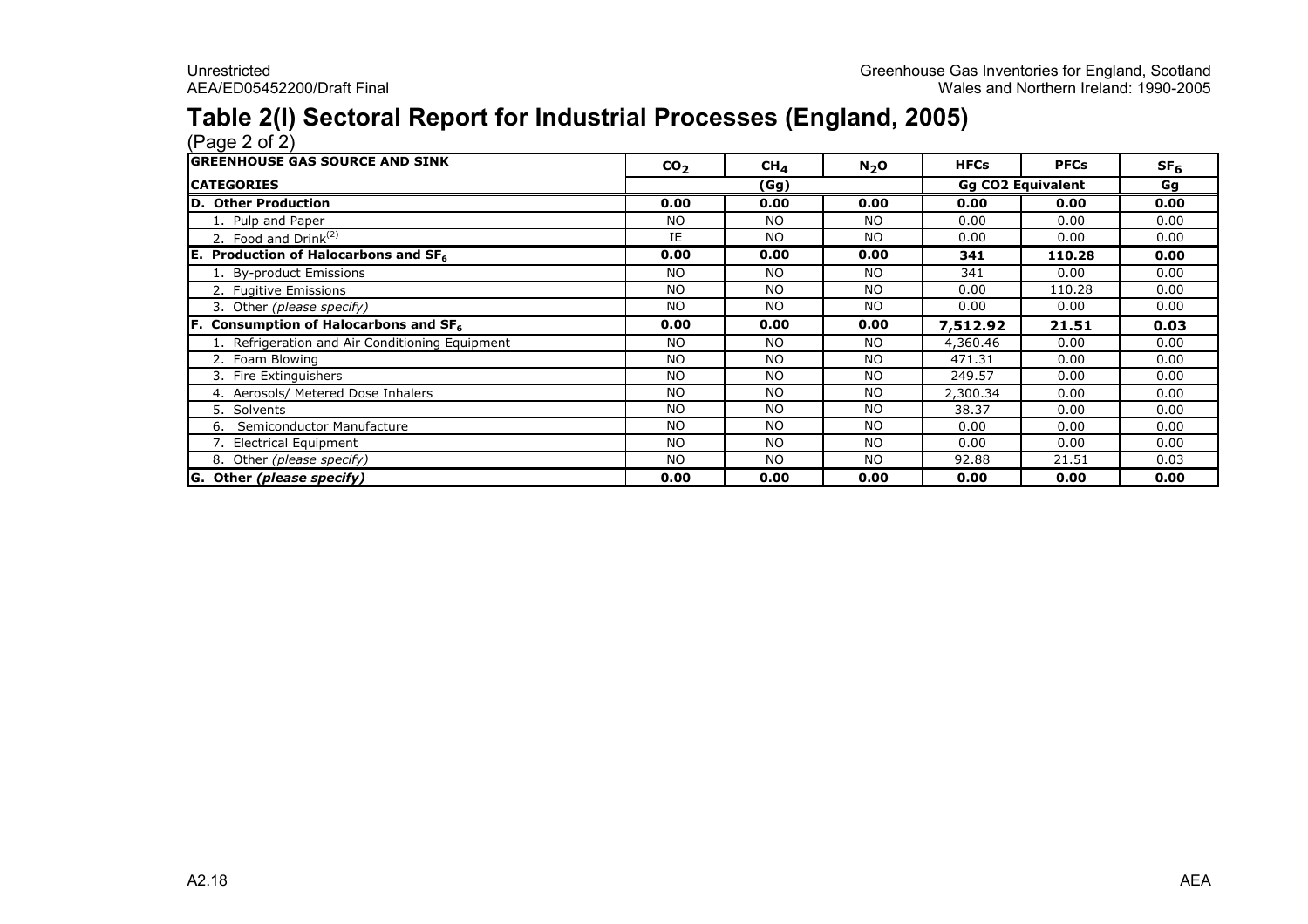### Table 4 Sectoral Report for Agriculture (England, 2005)

| <b>GREENHOUSE GAS SOURCE AND SINK</b> |                          | CH <sub>4</sub> | $N_2$ O   |
|---------------------------------------|--------------------------|-----------------|-----------|
|                                       | <b>CATEGORIES</b>        | (Gg)            |           |
|                                       | <b>Total Agriculture</b> | 476.25<br>56.38 |           |
|                                       | A. Enteric Fermentation  | 401.08          | 0.00      |
| 1.                                    | Cattle                   | 314.96          | <b>NO</b> |
| 2.                                    | <b>Buffalo</b>           | <b>NO</b>       | <b>NO</b> |
| 3.                                    | Sheep                    | 71.14           | <b>NO</b> |
| 4.                                    | Goats                    | 0.42            | <b>NO</b> |
| 5.                                    | Camels and Llamas        | <b>NO</b>       | <b>NO</b> |
| 6.                                    | Horses                   | 4.77            | <b>NO</b> |
| 7.                                    | Mules and Asses          | <b>NO</b>       | <b>NO</b> |
| 8.                                    | Swine                    | 5.69            | <b>NO</b> |
| 9.                                    | Poultry                  | $\Omega$        | <b>NO</b> |
|                                       | 10. Other (Deer)         | 4.09            | NO.       |
| lB.                                   | <b>Manure Management</b> | 75.17           | 2.54      |
| 1.                                    | Cattle                   | 51.52           | 0.00      |
| 2.                                    | <b>Buffalo</b>           | <b>NO</b>       | NO.       |
| 3.                                    | Sheep                    | 1.69            | 0.00      |
| 4.                                    | Goats                    | 0.01            | 0.00      |
| 5.                                    | Camels and Llamas        | <b>NO</b>       | <b>NO</b> |
| 6.                                    | Horses                   | 0.37            | 0.00      |
| 7.                                    | Mules and Asses          | <b>NO</b>       | <b>NO</b> |
| 8.                                    | Swine                    | 11.37           | 0.00      |
| 9.                                    | Poultry                  | 10.20           | 0.00      |
| 9a.                                   | Deer                     | 0.01            | 0.00      |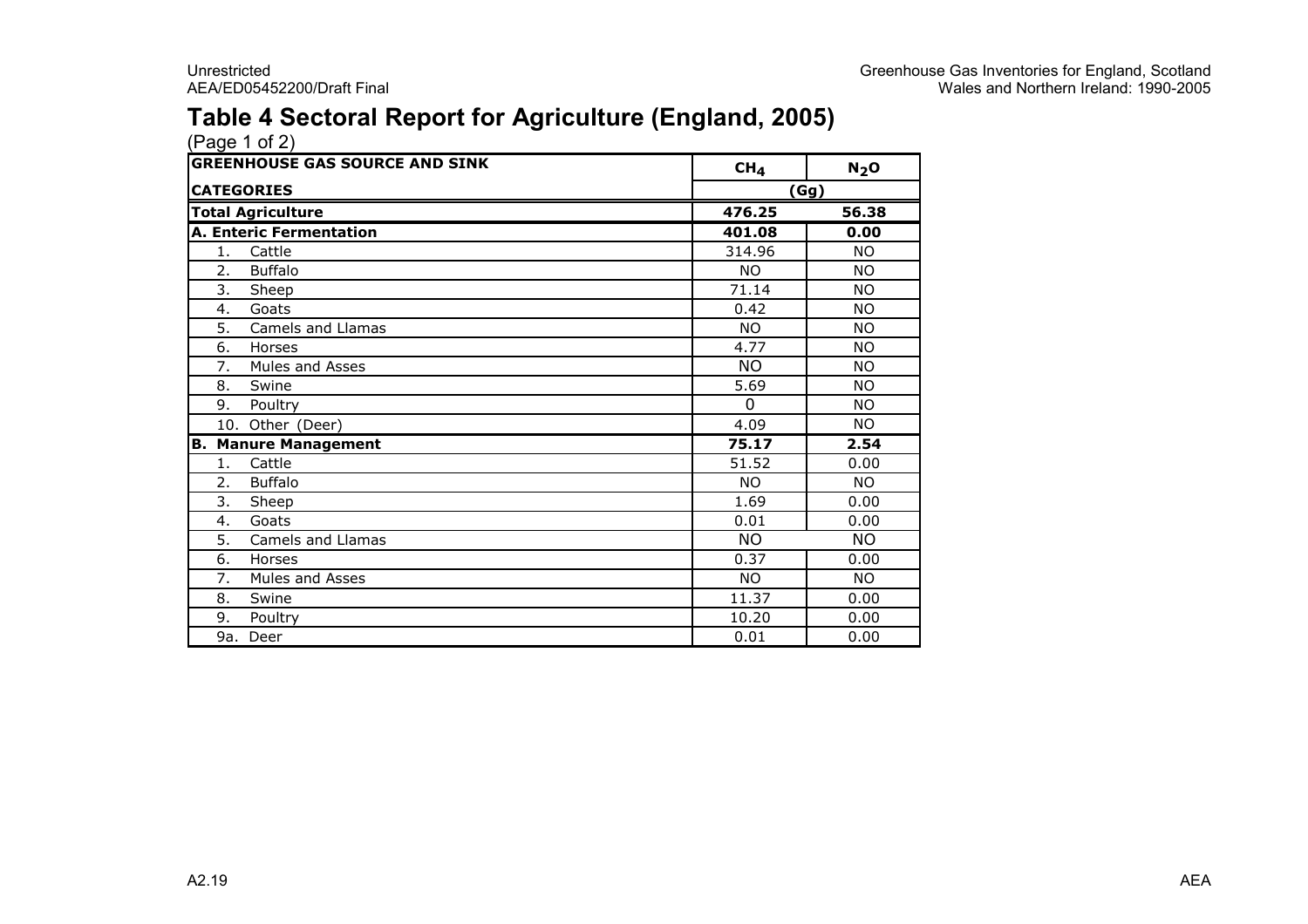### Table 4 Sectoral Report for Agriculture (England, 2005)

| <b>GREENHOUSE GAS SOURCE AND SINK</b>            | CH <sub>4</sub> | N <sub>2</sub> O |  |  |
|--------------------------------------------------|-----------------|------------------|--|--|
| <b>CATEGORIES</b>                                | (Gg)            |                  |  |  |
| <b>B. Manure Management (continued)</b>          |                 |                  |  |  |
| 10. Anaerobic Lagoons                            | <b>NO</b>       | NO.              |  |  |
| 11. Liquid Systems                               | <b>NO</b>       | 0.09             |  |  |
| 12. Solid Storage and Dry Lot                    | <b>NO</b>       | 1.97             |  |  |
| 13. Other (Poultry Litter, Stables etc)          | <b>NO</b>       | 0.48             |  |  |
|                                                  |                 |                  |  |  |
| <b>C. Rice Cultivation</b>                       | <b>NO</b>       | <b>NO</b>        |  |  |
| D. Agricultural Soils <sup>(1)</sup>             | <b>NE</b>       | 53.84            |  |  |
| <b>E. Prescribed Burning of Savannas</b>         | <b>NO</b>       | <b>NO</b>        |  |  |
| <b>F. Field Burning of Agricultural Residues</b> | 0.00            | 0.00             |  |  |
| 1. Cereals                                       | 0.00            | 0.00             |  |  |
| 2. Pulse                                         | <b>NO</b>       | NO.              |  |  |
| 3. Tuber and Root                                | <b>NO</b>       | <b>NO</b>        |  |  |
| 4. Sugar Cane                                    | <b>NO</b>       | NO.              |  |  |
| 5. Other (Linseed)                               | 0.00            | 0.00             |  |  |
| <b>G. Other</b>                                  | 0.00            | 0.00             |  |  |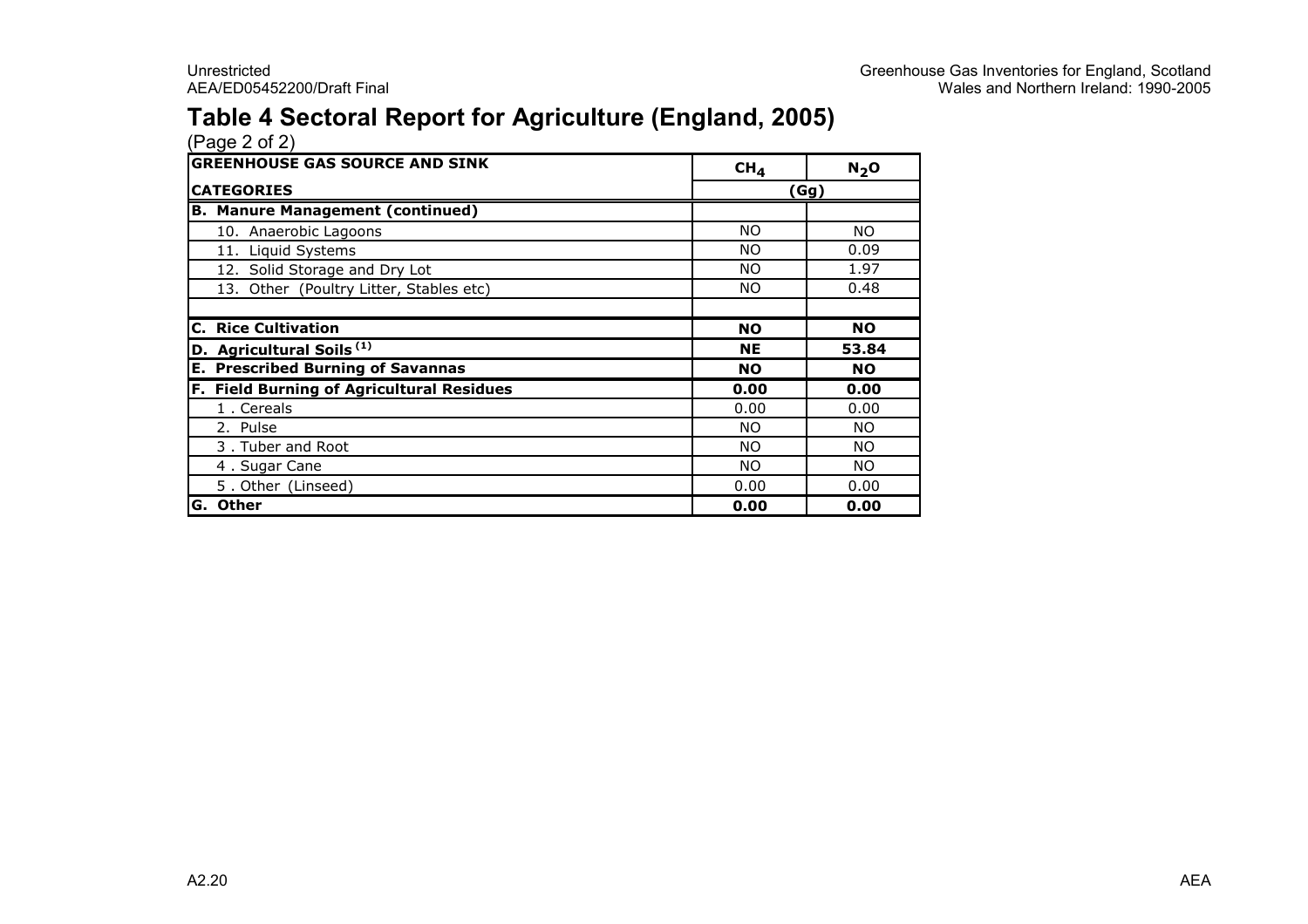### Table 5 Sectoral Report for Land Use Change and Forestry (England, 2005)

| <b>GREENHOUSE GAS SOURCE AND SINK</b> | CO <sub>2</sub> | CH <sub>4</sub> | $N2$ O |
|---------------------------------------|-----------------|-----------------|--------|
| <b>ICATEGORIES</b>                    | (Gg)            |                 |        |
| 5. Land-Use Change and Forestry       | 3,079           | 0.66            | 0.00   |
| A. Forest Land                        | $-3,448$        |                 |        |
| B. Cropland                           | 6,545           |                 |        |
| C. Grassland                          | $-3,511$        | 0.41            | 0.00   |
| D. Wetlands                           |                 |                 |        |
| E. Settlements                        | 3,343           | 0.25            | 0.00   |
| F. Other land                         |                 |                 |        |
| G. Other activities                   | 150             |                 |        |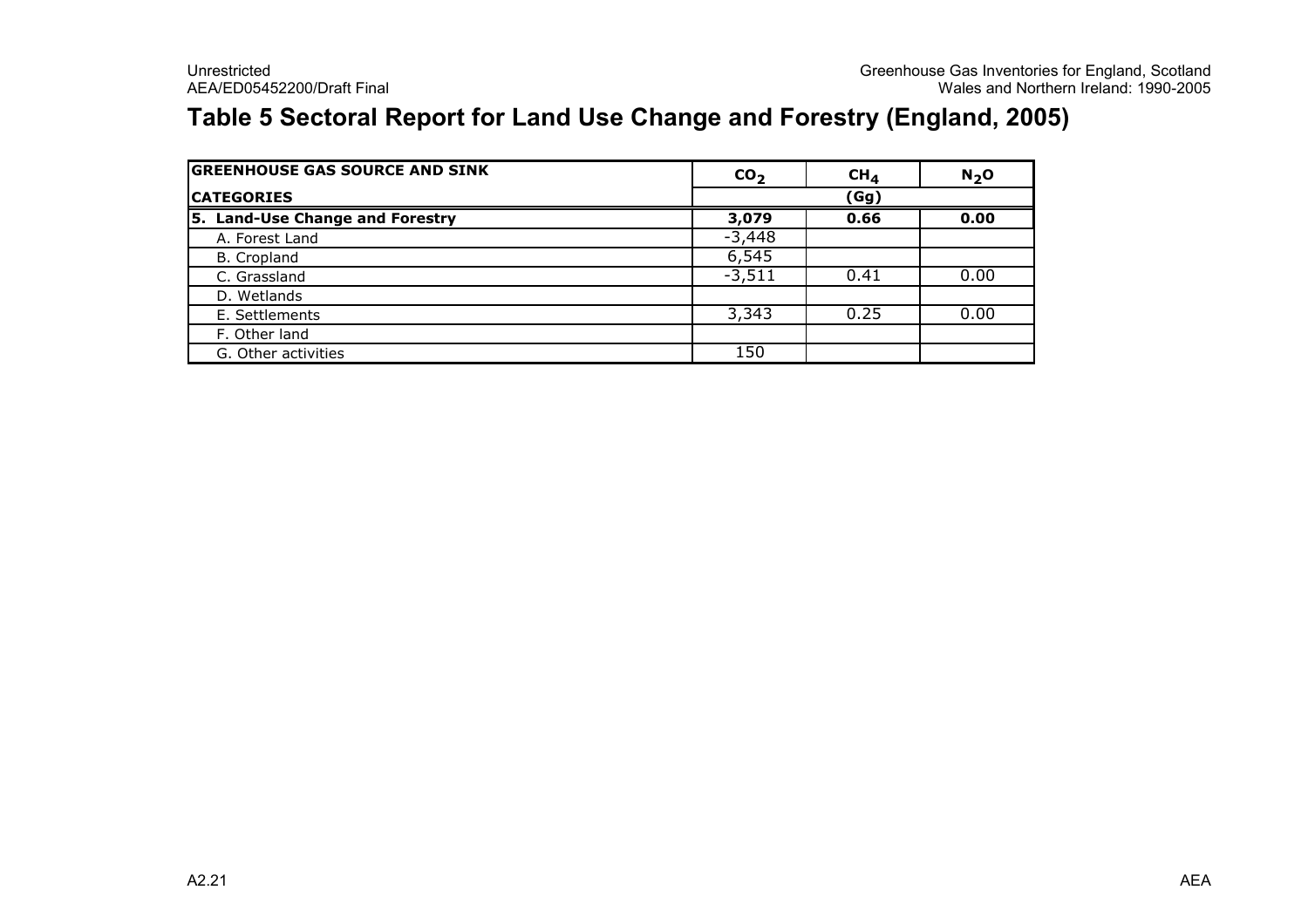### Table 6 Sectoral Report for Waste (England, 2005)

| <b>GREENHOUSE GAS SOURCE AND SINK CATEGORIES</b> | CO <sub>2</sub> | CH <sub>4</sub> | N <sub>2</sub> O |  |  |
|--------------------------------------------------|-----------------|-----------------|------------------|--|--|
|                                                  | (Gg)            |                 |                  |  |  |
| <b>Total Waste</b>                               | 415             | 840             | 3.40             |  |  |
| A. Solid Waste Disposal on Land                  | 0.00            | 808             | 0.00             |  |  |
| 1. Managed Waste Disposal on Land                | 0.00            | 808             | 0.00             |  |  |
| 2. Unmanaged Waste Disposal Sites                |                 |                 |                  |  |  |
| 3. Other (please specify)                        |                 |                 |                  |  |  |
|                                                  |                 |                 |                  |  |  |
| <b>B. Wastewater Handling</b>                    | 0.00            | 31.99           | 3.28             |  |  |
| 1. Industrial Wastewater                         |                 |                 |                  |  |  |
| 2. Domestic and Commercial Wastewater            | 0.00            | 31.99           | 3.28             |  |  |
| 3. Other (please specify)                        |                 |                 |                  |  |  |
|                                                  |                 |                 |                  |  |  |
| <b>C.</b> Waste Incineration                     | 415             | 0.11            | 0.12             |  |  |
| D. Other (please specify)                        |                 |                 |                  |  |  |
|                                                  |                 |                 |                  |  |  |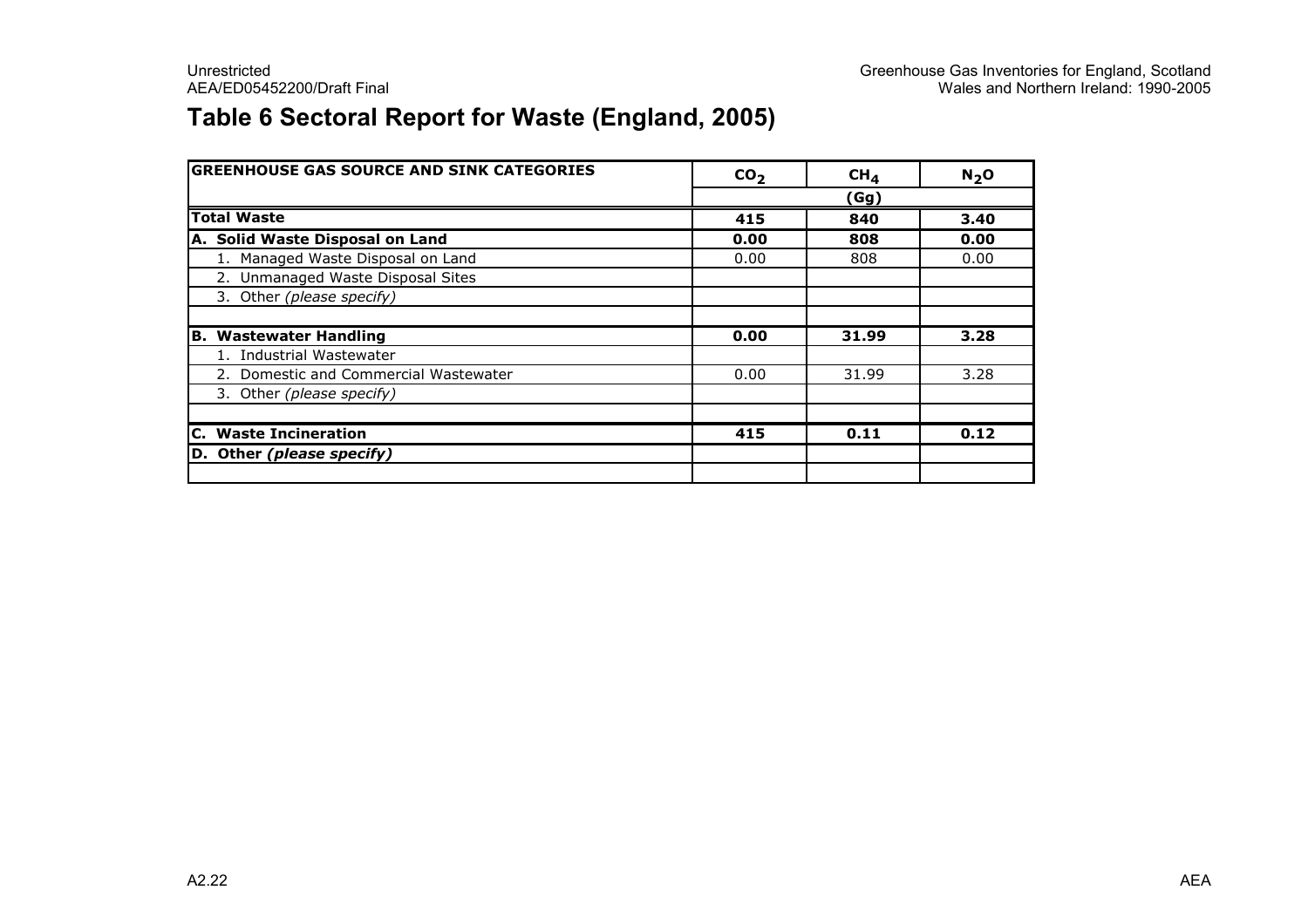### Table 7A Summary Report for National Greenhouse Gas Inventories (England, 2005)

| <b>GREENHOUSE GAS SOURCE AND SINK</b>        | CO <sub>2</sub>                   | CH <sub>4</sub> | $N_2$ O | <b>HFCs</b> | <b>PFCs</b> | SF <sub>6</sub> |
|----------------------------------------------|-----------------------------------|-----------------|---------|-------------|-------------|-----------------|
| <b>ICATEGORIES</b>                           | $CO2$ equivalent ( $Gg$ )<br>(Gg) |                 |         | Gg          |             |                 |
| <b>Total National Emissions and Removals</b> | 436,570.59                        | 1,717.01        | 91.82   | 7,853.80    | 131.79      | 0.03            |
| 1. Energy                                    | 422,328.15                        | 397.96          | 23.00   | 0.00        | 0.00        | 0.00            |
| A. Fuel Combustion                           | 421,809.90                        | 38.45           | 22.99   | 0.00        | 0.00        | 0.00            |
| 1. Energy Industries                         | 154,539.67                        | 5.45            | 3.27    | 0.00        | 0.00        | 0.00            |
| 2. Manufacturing Industries and Construction | 67,634.35                         | 9.76            | 3.76    | 0.00        | 0.00        | 0.00            |
| 3. Transport                                 | 105,424.89                        | 6.87            | 14.47   | 0.00        | 0.00        | 0.00            |
| 4. Other Sectors                             | 91,819.98                         | 16.30           | 1.42    | 0.00        | 0.00        | 0.00            |
| 5. Other                                     | 2,391.02                          | 0.07            | 0.07    | 0.00        | 0.00        | 0.00            |
| B. Fugitive Emissions from Fuels             | 518.25                            | 359.50          | 0.01    | 0.00        | 0.00        | 0.00            |
| 1. Solid Fuels                               | 99.73                             | 156.85          | 0.00    | 0.00        | 0.00        | 0.00            |
| 2. Oil and Natural Gas                       | 418.52                            | 202.65          | 0.01    | 0.00        | 0.00        | 0.00            |
| 2. Industrial Processes                      | 10,748.09                         | 1.92            | 9.04    | 7,853.80    | 131.79      | 0.03            |
| A. Mineral Products                          | 6,349.39                          | 0.52            | 0.00    | 0.00        | 0.00        | 0.00            |
| <b>B.</b> Chemical Industry                  | 2,918.98                          | 0.85            | 9.02    | 0.00        | 0.00        | 0.00            |
| C. Metal Production                          | 1,479.71                          | 0.55            | 0.02    | 0.00        | 0.00        | 0.00            |
| D. Other Production <sup>(3)</sup>           | 0.00                              | 0.00            | 0.00    | 0.00        | 0.00        | 0.00            |
| E. Production of Halocarbons and $SF6$       | 0.00                              | 0.00            | 0.00    | 340.87      | 110.28      | 0.00            |
| F. Consumption of Halocarbons and $SF6$      | 0.00                              | 0.00            | 0.00    | 7512.92     | 21.51       | 0.03            |
| G. Other                                     | 0.00                              | 0.00            | 0.00    | 0.00        | 0.00        | 0.00            |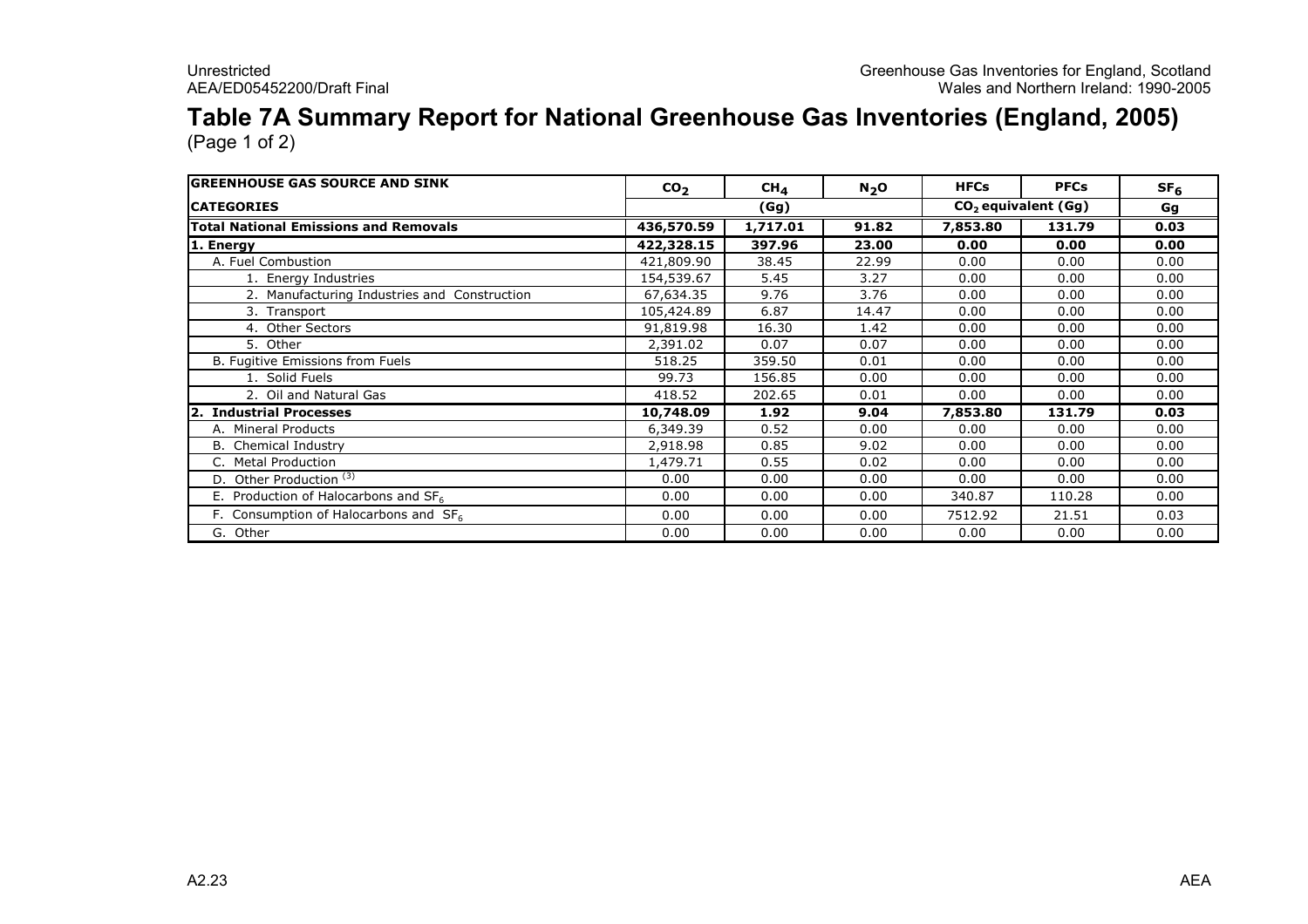#### Table 7A Summary Report for National Greenhouse Gas Inventories (England, 2005)  $(Pane 2 of 2)$

| CO <sub>2</sub> | CH <sub>4</sub> | $N_2$ O                         | <b>HFCs</b> | <b>PFCs</b> | SF <sub>6</sub> |
|-----------------|-----------------|---------------------------------|-------------|-------------|-----------------|
| (Gg)            |                 | CO <sub>2</sub> equivalent (Gg) |             | (Gg)        |                 |
| 0.00            | 0.00            | 0.00                            | 0.00        | 0.00        | 0.00            |
| 0.00            | 476.25          | 56.38                           | 0.00        | 0.00        | 0.00            |
|                 | 401.08          | 0.00                            | 0.00        | 0.00        | 0.00            |
|                 | 75.17           | 2.54                            | 0.00        | 0.00        | 0.00            |
|                 | <b>NO</b>       | NO.                             | 0.00        | 0.00        | 0.00            |
|                 | <b>NE</b>       | 53.84                           | 0.00        | 0.00        | 0.00            |
|                 | <b>NO</b>       | <b>NO</b>                       | 0.00        | 0.00        | 0.00            |
|                 | 0.00            | 0.00                            | 0.00        | 0.00        | 0.00            |
|                 | 0.00            | 0.00                            | 0.00        | 0.00        | 0.00            |
| 3,079           | 0.66            | 0.00                            | 0.00        | 0.00        | 0.00            |
| -3,448          |                 |                                 |             |             |                 |
| 6,545           |                 |                                 |             |             |                 |
| $-3,511$        | 0.41            | 0.00                            |             |             |                 |
| 0.00            |                 |                                 |             |             |                 |
| 3,343           | 0.25            | 0.00                            |             |             |                 |
| 0.00            |                 |                                 |             |             |                 |
| 149.51          |                 |                                 |             |             |                 |
| 415.1           | 840.2           | 3.40                            | 0.00        | 0.00        | 0.00            |
| 0.00            | 808.12          | 0.00                            | 0.00        | 0.00        | 0.00            |
| 0.00            | 31.99           | 3.28                            | 0.00        | 0.00        | 0.00            |
| 415.1           | 0.11            | 0.12                            | 0.00        | 0.00        | 0.00            |
|                 |                 |                                 |             |             |                 |
|                 |                 |                                 |             |             |                 |